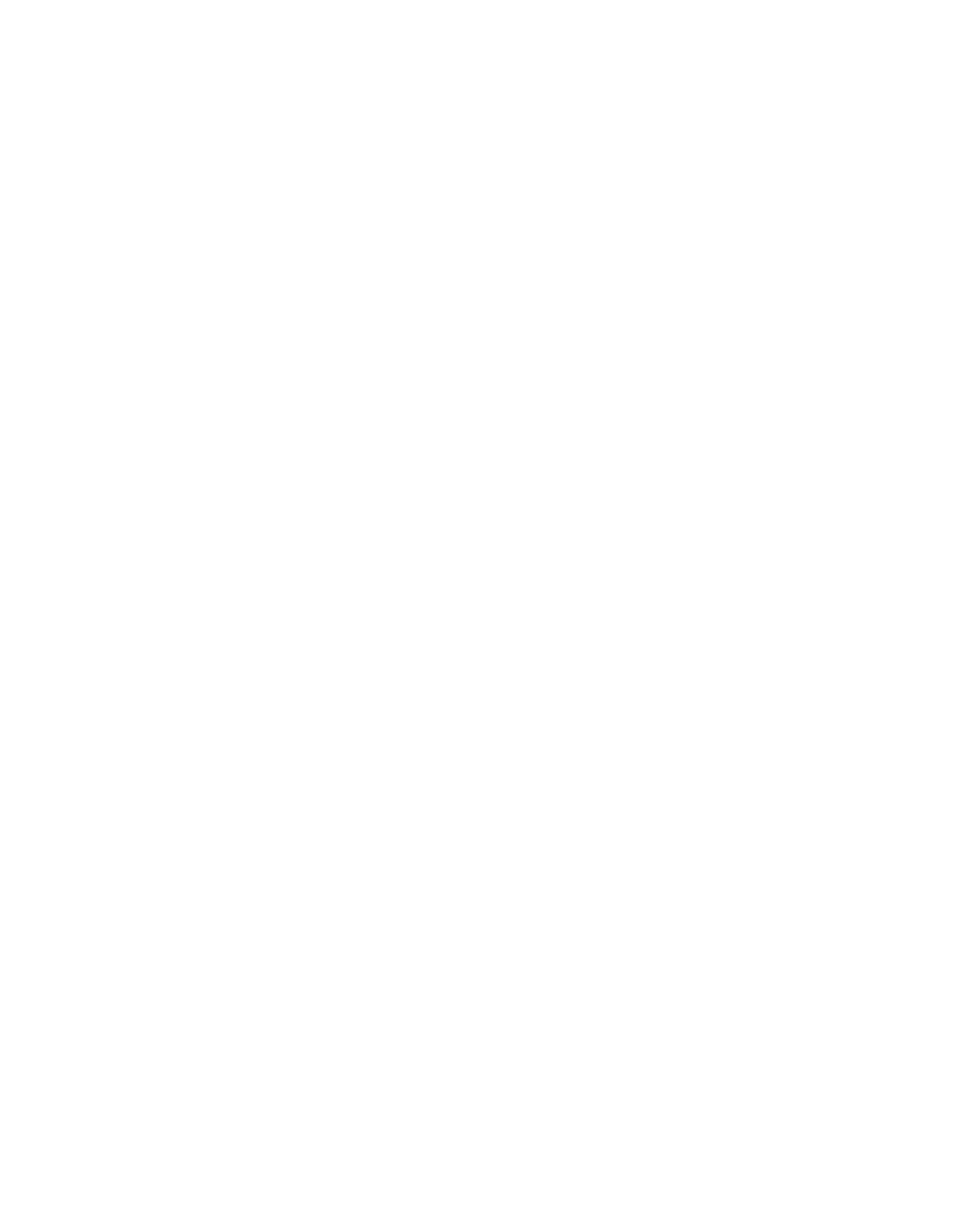# *Developing Effective Citizen Engagement: A How-To Guide for Community Leaders*

by: Allan Bassler, Kathy Brasier, Neal Fogle, and Ron Taverno Pennsylvania State University Cooperative Extension

April 2008

This manual was developed as part of a research project sponsored by the Center for Rural Pennsylvania, a legislative agency of the Pennsylvania General Assembly.

The Center for Rural Pennsylvania is a bipartisan, bicameral legislative agency that serves as a resource for rural policy within the Pennsylvania General Assembly. It was created in 1987 under Act 16, the Rural Revitalization Act, to promote and sustain the vitality of Pennsylvania's rural and small communities.

Information contained in this manual does not necessarily reflect the views of individual board members or the Center for Rural Pennsylvania. For more information, contact the Center for Rural Pennsylvania, 200 North Third St., Suite 600, Harrisburg, PA 17101, telephone (717) 787-9555, email: info@ruralpa.org.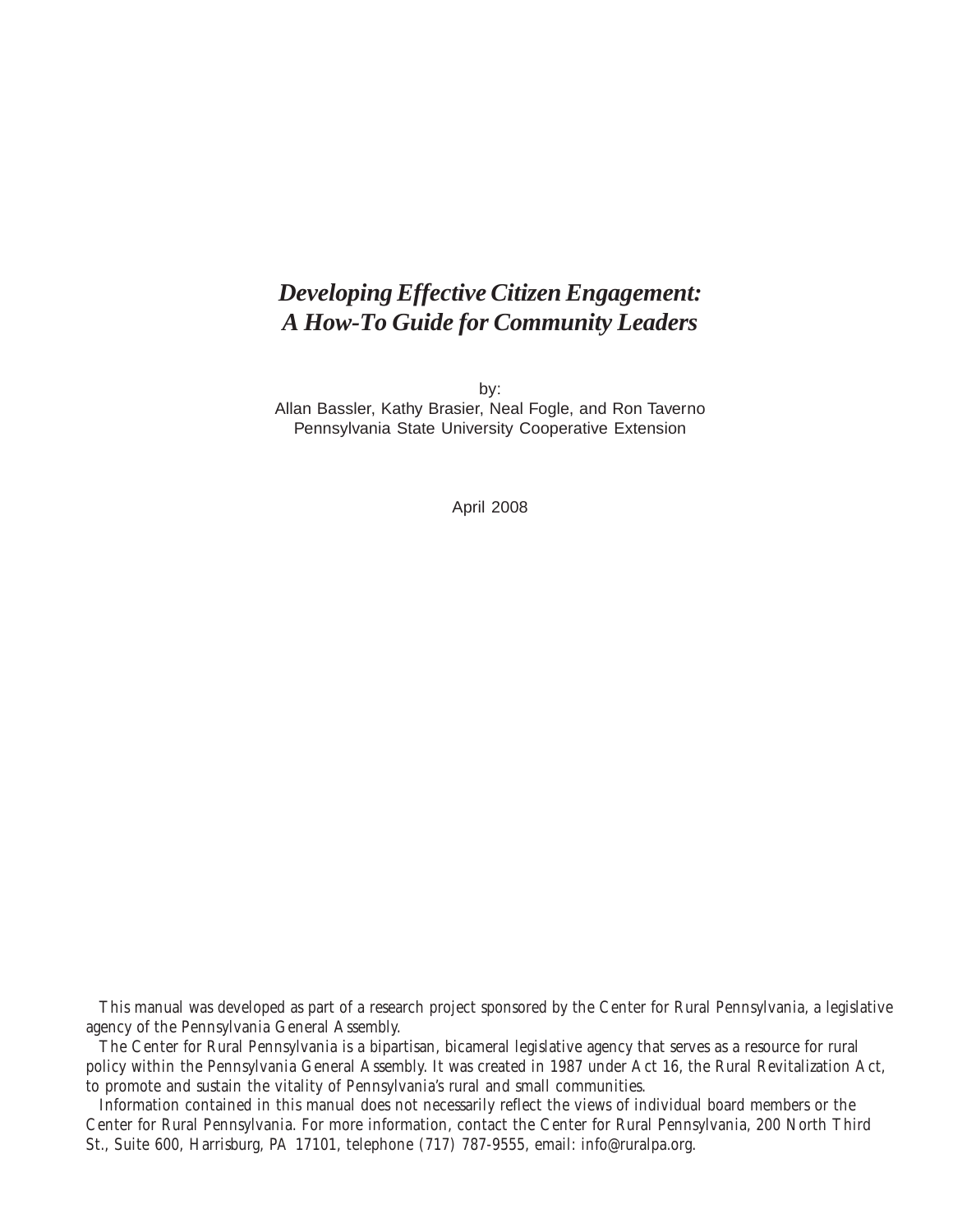# **TABLE OF CONTENTS**

| Introduction                                                         |  |
|----------------------------------------------------------------------|--|
|                                                                      |  |
|                                                                      |  |
|                                                                      |  |
|                                                                      |  |
|                                                                      |  |
|                                                                      |  |
| Step 2: Identify the Purpose and Degree of Citizen Engagement  5     |  |
|                                                                      |  |
| Step 4: Identify Individuals and Groups That Need To Be Involved  12 |  |
| Step 5: Develop a Plan For Recruiting and Retaining Participants  13 |  |
|                                                                      |  |
|                                                                      |  |
|                                                                      |  |
|                                                                      |  |
|                                                                      |  |
|                                                                      |  |
|                                                                      |  |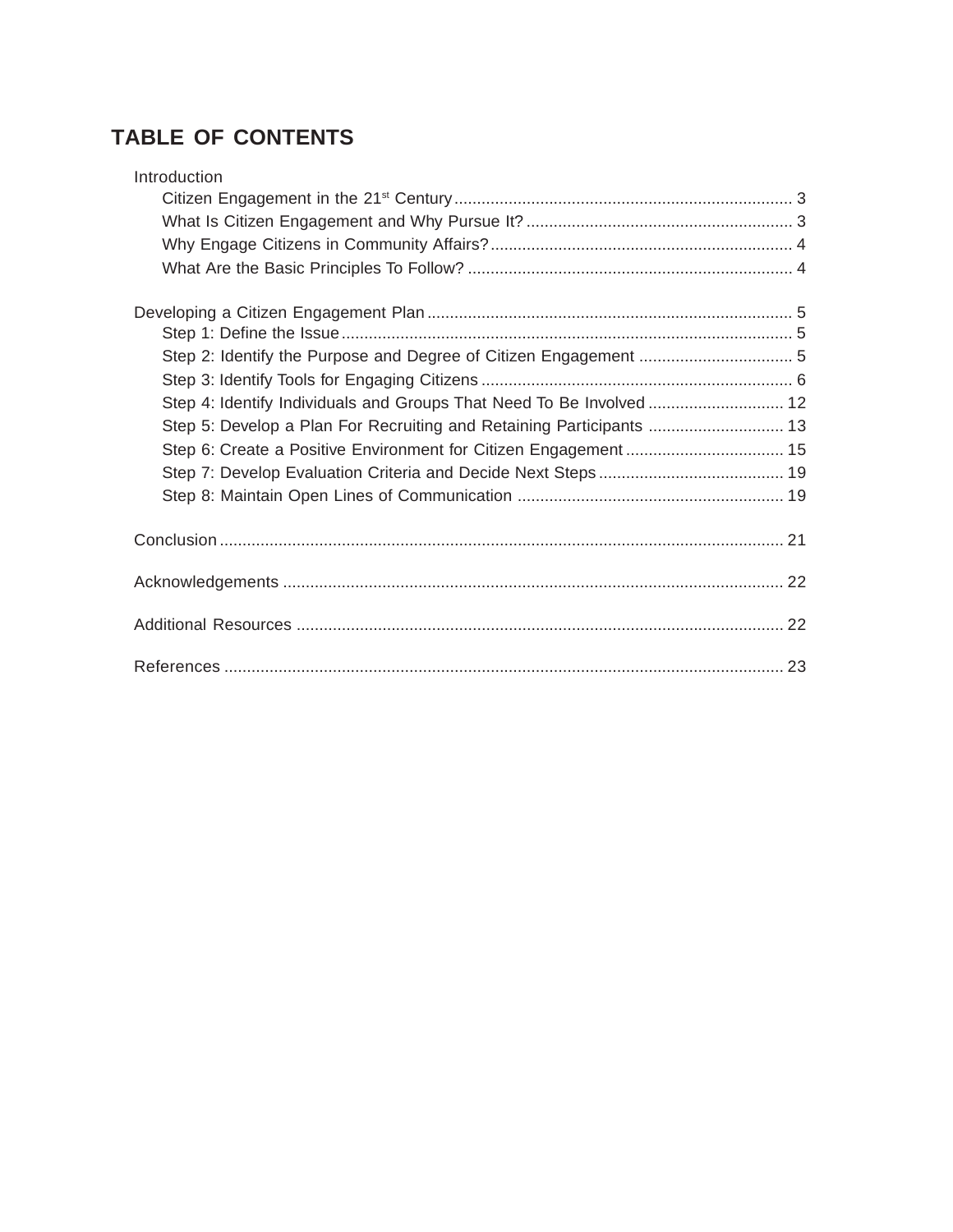# **INTRODUCTION**

#### **Citizen Engagement in the 21st Century**

At the heart of this guide is the belief that local governments, community organizations and public agencies make better decisions and have greater positive impact on their communities when they increase the frequency, diversity, and level of engagement of community residents.

Significant gaps and barriers exist to effective citizen engagement. In many rural communities across Pennsylvania (and the nation), most citizens do not participate in the decisions that affect their daily lives, and there is often a lack of trust between citizens and local officials. A crucial bridge over this gap is the use of appropriate strategies and tools to encourage citizens and local officials to interact regularly, increase their knowledge of each other, and develop trust.

This guide:

- describes processes for meaningful citizen engagement;
- offers recommendations for inviting participation from a broad cross-section of the community;
- provides guidelines for communicating and developing trust
- between community leaders and citizens; and



• describes ways to create an environment that encourages consistent and long-term engagement in community affairs.

This guide will assist many organizations as they engage citizens and stakeholders in local decision-making and other community projects. Potential users of this guide include local elected and appointed officials; leaders of community civic organizations and nonprofit groups; and public service agency representatives.

This guide is organized around eight steps of a formal citizen engagement plan:

- 1. Define the Issue
- 2. Identify the Purpose and Degree of Citizen Engagement
- 3. Identify Tools for Engaging Citizens
- 4. Identify Community Groups That Need To Be Involved
- 5. Develop a Plan for Recruiting and Retaining Participants
- 6. Create a Positive Environment for Citizen Engagement
- 7. Identify Evaluation Criteria and Decide on Next Steps
- 8. Maintain Open Lines of Communication

These steps offer a structure for a formal plan. Your organization's efforts may not need a formal plan, however. In this case, the guide can provide an introduction to tools and techniques your organization could use to improve participation in community efforts already underway.

This guide brings together existing resources and research regarding best practices for citizen participation, as well as information from interviews with 20 community and organizational leaders from across Pennsylvania.

While the text summarizes this information, this guide is not intended to be a complete review. Instead, it is intended to get you started in improving citizen participation in your community. This guide is a starting point; there is a list of resources at the end should you want to pursue these topics in more detail.

### **What is Citizen Engagement and Why Pursue It?**

To put it simply, citizens of a community are "engaged" when they play an effective role in decision-making. That means they are actively involved in defining the issues, identifying solutions, and developing priorities for action and resources. Local leaders need to broaden their list of responsibilities to include roles as facilitator, supporter, collaborator, and empowerer of local community members. This change requires letting go of some of the traditional reins of power and trusting that citizens can and will effectively engage in the issues. The result is a partnership that is nearly always healthy for a community.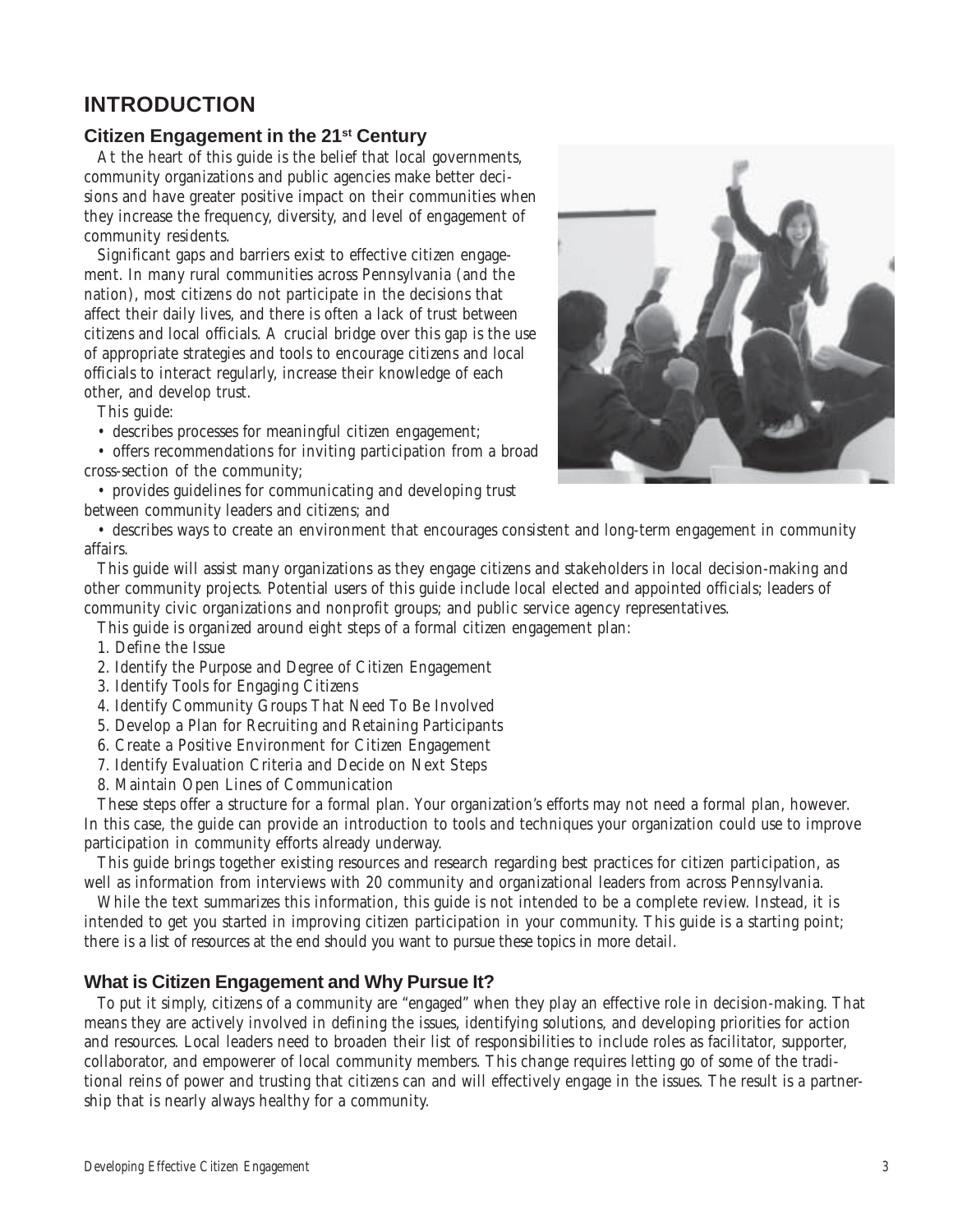Citizen engagement involves five elements:

1. Increasing citizens' knowledge about a community issue.

2. Encouraging citizens to apply that knowledge.

3. Using that knowledge to improve the community.

4. Creating opportunities for citizens to engage *each other.*

5. Ensuring that these opportunities are regular and on-going.

# **Why Engage Citizens in Community Affairs?**

A process that engages citizens can:

*• Increase the likelihood that projects or solutions will be widely accepted*. Citizens who participate in these processes show significant commitment to help make the projects happen.

*• Create more effective solutions.* Drawing on local knowledge from a diverse group creates solutions that are practical and effective.

*• Improve citizens' knowledge and skills in problem solving.* Participants learn about the issues in-depth. Greater knowledge allows them to see multiple sides of the problem. Citizens can practice communication and decision-making skills.

*• Empower and integrate people from different backgrounds.* Groups that feel ignored can gain greater control over their lives and their community. When people from different areas of the community work together, they often find that they have much in common.

*• Create local networks of community members.* The more people who know what is going on and who are willing to work toward a goal, the more likely a community is to be successful in reaching its goals.

*• Create several opportunities for discussing concerns.* Regular, on-going discussions allow people to express concerns before problems become too big or out of control.

*•Increase trust in community organizations and local governance.* Working together improves communication and understanding. Knowing what local government and community leaders can and cannot do may reduce future conflict.

Being involved shows citizens they can make positive changes in their communities – and also that the process of change can be frustrating and slow, and limited by laws and administrative rules.

# **What Are the Basic Principles To Follow?**

Success is not automatic. Making it happen involves a long-term commitment to developing skills and a willingness to fail before succeeding. It also means occasionally reaching out into the community and even stirring things up a little. It requires a firm belief that all the work and change will result in a better outcome in the long run.

Getting effective participation depends on the tools and techniques you choose and how they are used and promoted. While the rest of this publication describes these tools, we want to first highlight a few aspects of successful citizen engagement.

*• Inclusivity*: Past experiences, lack of knowledge, and cultural context can limit involvement by some groups. You need to reach out into sections of the community that have not participated in the past and which might not at first seem to be fertile ground for recruitment.

• *Diversity*: All members of the community need to participate to represent different viewpoints and interests. Viewpoints that at first seem unconventional sometimes turn out to hold the seed of a solution.

*• Equality*: Everyone participates on an equal basis. It should be clear that decisions are not controlled by a small group. Leaders need to ensure that open discussion occurs and all ideas are treated with respect.

*• Transparency*: The work of the community group needs to be open. Important roles cannot all be reserved for those in charge. Public communication about the project needs to be clear and consistent.

*• Legitimacy*: Decisions made by the group need to be justified to all. Describe how all participants had input into the final decision.

*• Deliberation:* Create an environment that encourages people to share but also allows the group to prioritize some ideas. The process should lead to consensus.

*• Substance*: Create opportunities for learning and using that knowledge in group discussions.

*• Influence*: The outcome of the process needs to influence community decisions and policy-making. Local decision-makers should show their support early in the project. Leaders need to engage citizens as early as possible and support their continued involvement.

*• On-going*: The process should consist of more than one meeting and allow participants time to think about the issue before making decisions.

*• Accommodating*: Provide opportunities for people to gather in multiple places and at multiple times that are convenient for them. Remember that not everyone who wants to contribute can make meetings at night, during the daytime, or in only one part of the community.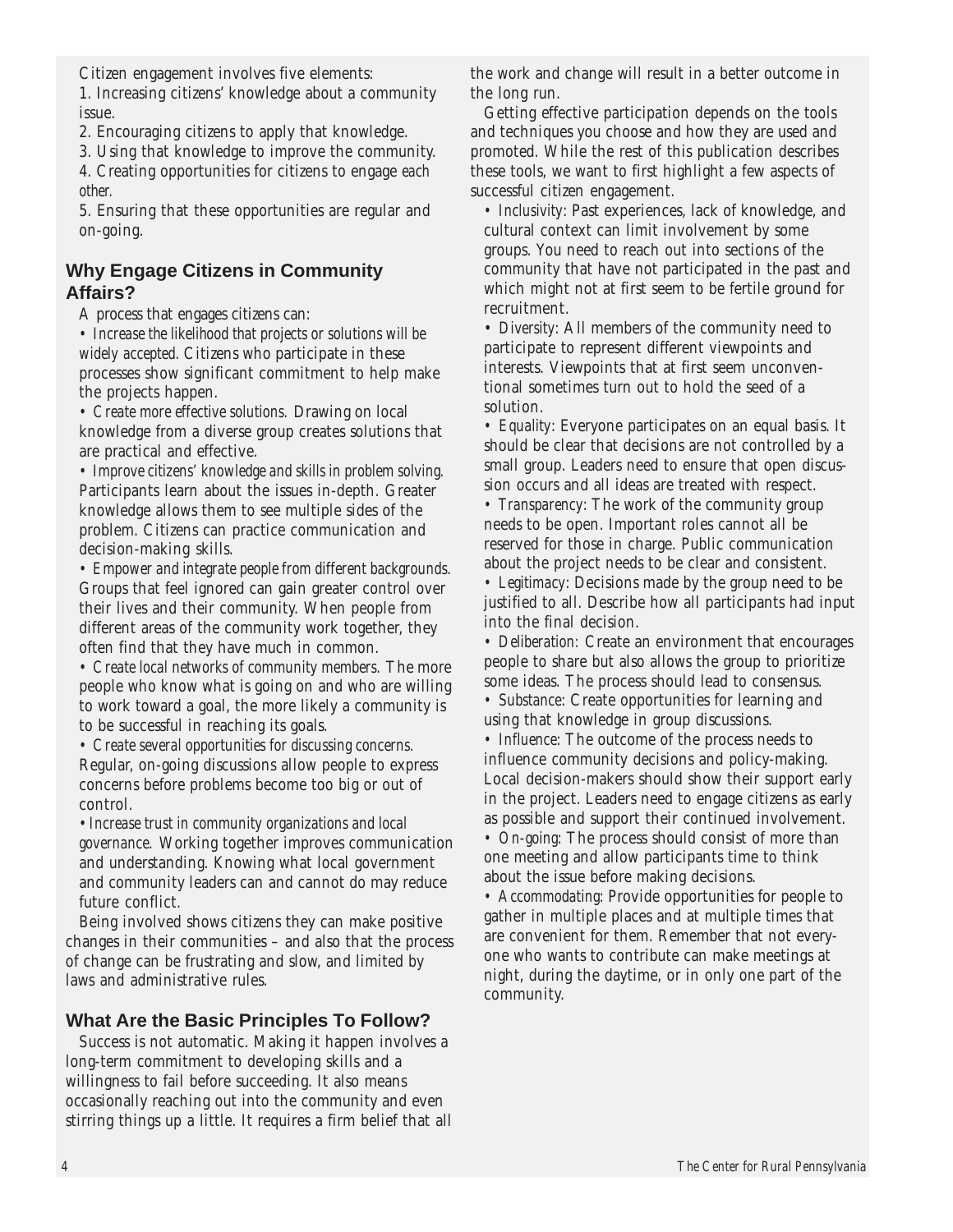# **DEVELOPING A CITIZEN ENGAGEMENT PLAN**

Citizen participation is a tool to help your community make better decisions. It can be applied to many issues. Perhaps there's a need to resolve a relatively small problem – say, building a softball field in a neighborhood park. A plan to engage neighbors, potential users, and township parks and recreation officials early in the process might involve a small task force to discuss the issue and make a recommendation to the municipality.

Larger issues might require more planning and more steps in the citizen engagement plan. Say that a municipality wants to install a sewage system. Such a situation can spiral out of control and create distrust between citizens and the munici-



pality. A citizen engagement plan for this kind of project would involve many steps and opportunities for participation from across the community.

A plan will help identify why citizen participation is necessary, what it is you hope to achieve, and the processes you will use to get there. The sections of this guide are organized around the main steps in a plan. Depending on the issue you're working on, you can choose the techniques and steps that are most applicable to your needs and goals.

#### **Step 1: Define the Issue**

What is the specific community problem or issue you want to address? It's often helpful to frame the problem as an issue for which the community needs to discuss alternatives, solutions, and consequences. Examples include youth opportunities (rather than youth curfews), economic development (rather than the proposed "big-box" store), or environmental quality (rather than the proposed landfill). This allows multiple community groups to define the issue and identify a wider range of solutions. Framing an issue in positive or neutral terms sets the right tone from the start.

You will also want to be sure that the scope of the problem is appropriate and feasible. Tasks that are too broad and vague are likely to fail. Such goals as "bringing prosperity to all of ABC County" are probably not realistic. "Creating a program to encourage entrepreneurship and support existing small businesses" is more likely to attract people and more likely to bear fruit. Tasks that are too narrow are unlikely to attract a wide variety of people. For example, an effort to find a tenant for one vacant downtown store doesn't need a 21-person, blue-ribbon task force that meets weekly for a year. Consider broadening such an issue to "increase the number of downtown buildings under lease" or "make the downtown more attractive to shoppers on foot." If you have a small problem that needs to be addressed quickly, by all means, engage willing citizens. But keep the effort proportionate to the problem.

#### **Step 2: Identify the Purpose and Degree of Citizen Engagement**

Ask yourself and your group this question: Why do you need or want people to get involved in your project? You need to identify what you want to accomplish by getting people involved. These goals should be determined at the outset. You should also choose a method that is suitable to the goal.

A few questions to help you identify your goals:

*• Do you want to inform people about a project, or help them understand a problem or opportunity? Do you need more information from citizens to make a decision?* Primary techniques to inform include public opinion polling, needs assessments, and public hearings. (More information about the methods will be provided in the next section.)

*• Do you want to get public feedback about a project, program or decision? Do you want to stimulate public debate about the issue?* Primary methods used to consult the public include community meetings, Delphi techniques, and roundtable discussions (focus groups).

*• Do you want to work directly with citizens throughout the decision-making process, drawing on their expertise to make recommendations?* Primary tools to engage the public include dialogue sessions, citizen juries, public issues forums, and charettes.

*• Do you want to create long-term partnerships among participants and community groups that will implement the solutions they create?* Primary tools for this goal include study circles and community task forces.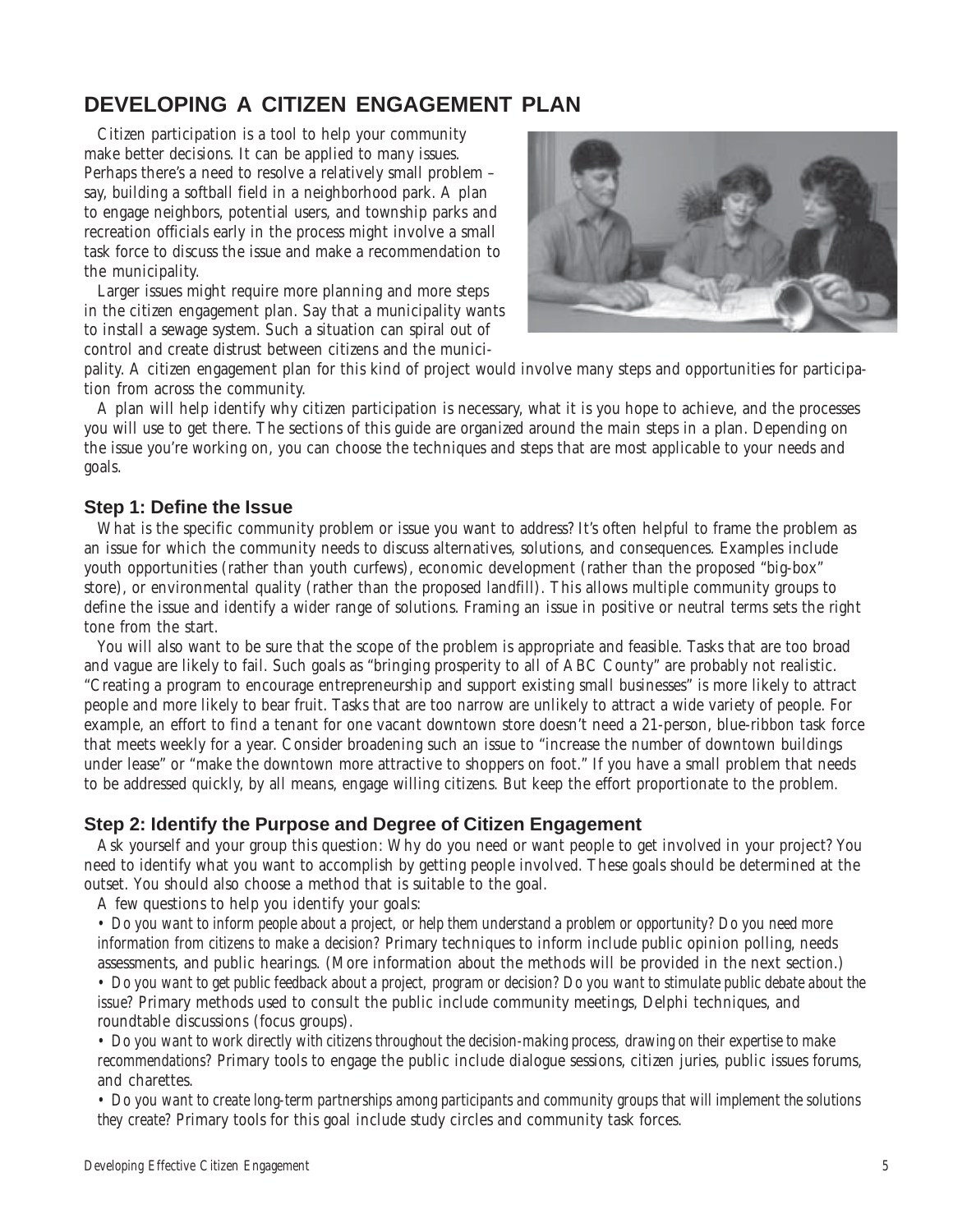Any one of these approaches might be appropriate. Which one is best depends on:

- the issue at hand;
- your organization's goals;
- the stage in the process;

• the stakeholders involved (all those that can affect or will be affected by the decisions); and

• legal and administrative restrictions.

Many public agencies require public comment periods and/or public hearings

for proposals and rule changes. Be sure to consult with your organizations' by-laws and administrative policies as you develop your plan.

You may identify multiple purposes for encouraging community participation in your project. In this case, you might devise a multi-step plan that uses different levels of involvement at each stage. For example:

1. you might hold a series of roundtable discussions to identify the major community issues;

2. then administer a survey to gauge overall community opinions about these issues; and

3. have a community meeting to publicize results.

Multiple contacts with the community over time help to establish the credibility of your organization. It also shows that you have a vested interest in the issue and in the community's well-being over the long term.

Engagement efforts that seem too short given the importance of the topic or which seem to seek limited citizen input on controversial ideas will lose credibility and, ultimately, community support. Such mistakes often lead to alarmed citizens during the final stages of a project and may lead to angry citizens who attend meetings to derail a process that is nearly complete. Even if such a project is completed on schedule, the project will likely be seen as "ramrodded" through the process. The group that initiated and carried out the project is likely to see its credibility damaged and future projects viewed with immediate suspicion.

At this stage, it is a good idea to develop a project team to plan the engagement process. The team would have the following responsibilities:

- selecting tools for citizen participation;
- identifying and recruiting participants;
- publicizing the effort;
- developing background information;
- designing benchmarks and criteria for evaluation;
- reporting the outcomes of the process; and

• making recommendations based on the outcomes.

This team should represent a diverse group of citizens and organizations – the same types of people that you would like to see participating in the process.



**There are a number of tools, including interviews and surveys, that you can use to engage citizens in your project.**

# **Step 3: Identify Tools for Engaging**

There are a number of tools that you can use to engage citizens in your project. In this section, the tools are arranged according to the following goals: to inform, to consult, to engage and to collaborate. Links to more detailed information about the tools are in the Resource Section at the end of the guide.

#### To Inform

### **Interviews and Surveys**

Interviews and surveys are methods for identifying and prioritizing issues within a community.

The information provides decision-makers with broad-based, reliable, and valid data to craft policies and programs and gauge the impact of these policies and programs on community groups. Using this information, you could:

• describe the demographic characteristics of local residents;

• assess citizens' priority areas related to issues, problems, and opportunities;

• provide citizens a platform to voice their opinions; • assess relative support for policy or program initiatives; and

• evaluate and assess the impact of current programs, policies, and services provided in the community.

An example might be regularly surveying program participants to gather impact data that can be shared with funding agencies. Another example is a community-wide human services needs assessment, which identifies the type of social services needed in the community.

There are two main approaches to gathering data from community residents that we cover here: key contact interviews and surveys.

#### Key Contact Interviews

Key contact interviews are discussions with individuals who have first-hand knowledge of and experience in the community or organization. The individuals interviewed can offer their insight into how the community or organization works, the primary issues of concern, and potential opportunities for growth and change. Key contact interviews are especially useful for getting indepth information from a limited number of experts, particularly about sensitive or pressing topics.

Key contacts are members of the community who have had professional training, who possess personal knowledge and experience, who have access to resources, or hold prominent positions in the community. Key contacts may include elected officials, leaders of public service organizations, agency administrators, service agency professionals or influential individuals within community or nonprofit organizations.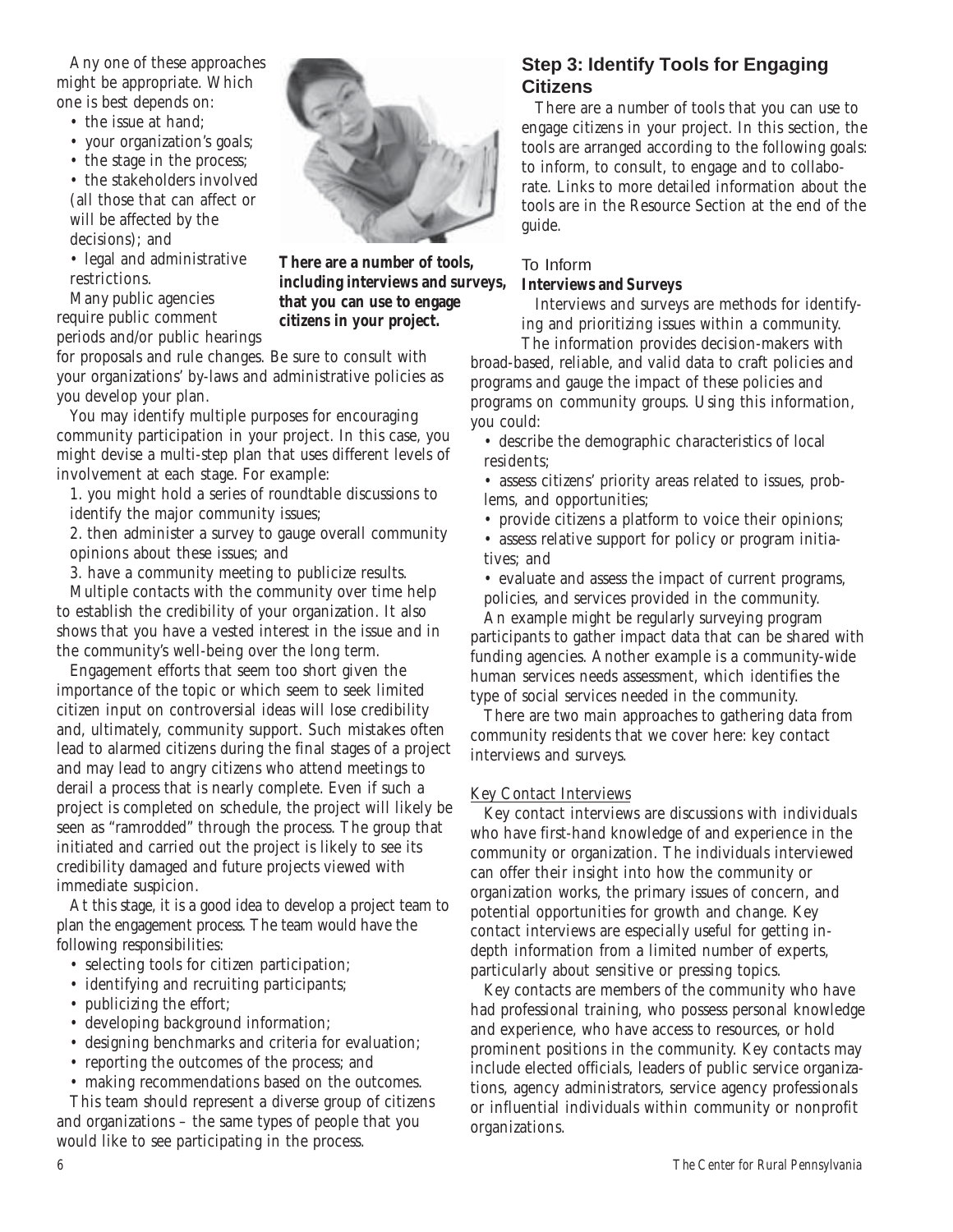For example, if you are studying environmental issues in the area, key contacts might include leaders of local environmental groups, land use planning officials, county conservation district officials, health agency administrators, and natural science teachers in the school district. Often, a snowball technique is used, in which key contacts are asked to identify other individuals with important information on the topic. Those additional individuals also are asked to provide information.

#### Surveys

The purpose of surveys is to systematically collect data from a set of community residents. Information is gathered through a carefully designed questionnaire.

Surveys can be used to learn more about your community, such as:

- demographic characteristics, such as age,
- sex, income, education;
- access to community resources, such as health care and/or insurance, work sites, exercise and recreational opportunities, transportation options;
- opinions, attitudes, or beliefs about community issues or policies; and

• behaviors in relation to community

services or programs (such as the use of recycling facilities, and visits to parks/recreation centers).

Surveys can also help to evaluate how specific programs or services are used.

Conducting a survey that gives you useful, valid information requires careful attention to how you select people to survey, how you ask questions, how you distribute the survey, and how you analyze the survey data.

*Selecting people to survey:* First, define the specific group of people you want your survey information to represent. For example, if you want to know how people evaluated county health services, you need to talk with users of that service. You need to clearly define which services and what it means to be a 'user' (i.e., one visit versus regular client, one service versus multiple, etc.).

In some situations, you will be able to find, recruit, and survey all the individuals you need. For example, you might be able to recruit the 50 people who participated in a community exercise program in the last year. However, in most situations, you will not have enough money to contact everyone in this population. Instead, you will need to select a sample, or a small portion, of the entire population. A good sample accurately represents the whole population. This allows you to assume that the patterns you see in your survey findings are a representation of the patterns you would have seen if you had surveyed the entire population.

### **Combining Key Contact Interviews and Surveys in Potter County**

The Potter County Human Services Agency recognized that they did not have the information they needed to make policies or decisions, particularly in the wake of recent changes in the local economy. They chose to conduct a needs assessment, using a combination of key contact interviews and surveys.

They first developed a team of agencies and organizations within Potter County as well as faculty and students at Penn State University. Then team members contacted representatives of 40 agencies and organizations within the county and conducted key contact interviews to gather suggestions for topics to include in the survey.

Because of this diverse input, the needs assessment focused on a broad set of issues and needs facing the county, including services, economic development, family and youth needs, education, emergency management and volunteering.

A mail survey was sent to 800 randomly selected county households in the summer of 2006; of which 413 were returned. The findings provided Potter County agencies and organizations with information to allocate resources, seek funding, target programming, and create new programs for county residents.

> Generally, random samples are the best way to ensure that the sample represents the population. Random sampling ensures that each person has an equal probability of being selected for the survey. Approaches not based on random sampling are appropriate when trying to contact a hard-to-reach population, or when trying to reach an "unofficial" group (such as community leaders). Non-random selection techniques include snowball sampling (asking each person to identify additional people) and convenience sampling (contacting people at a location they are likely to be, such as a store).

> Once you've identified whom you want to learn about, you need to develop a contact list for these people. You may be able to use existing lists (such as registered program participants), or you may have to work with other organizations to develop a list (such as through tax records or telephone books) or buy a list from a business that specializes in survey research. No matter what source you use, be sure to think about who is not on the list. For example, tax records will not include renters, and telephone books can be very out-of-date and do not include unpublished numbers or cell phone numbers.

*Asking good questions:* Here are a few guidelines for writing good survey questions. Questions should:

- be straightforward and easy to understand for everyone you survey;
- ask about only one issue;
- be short and specific;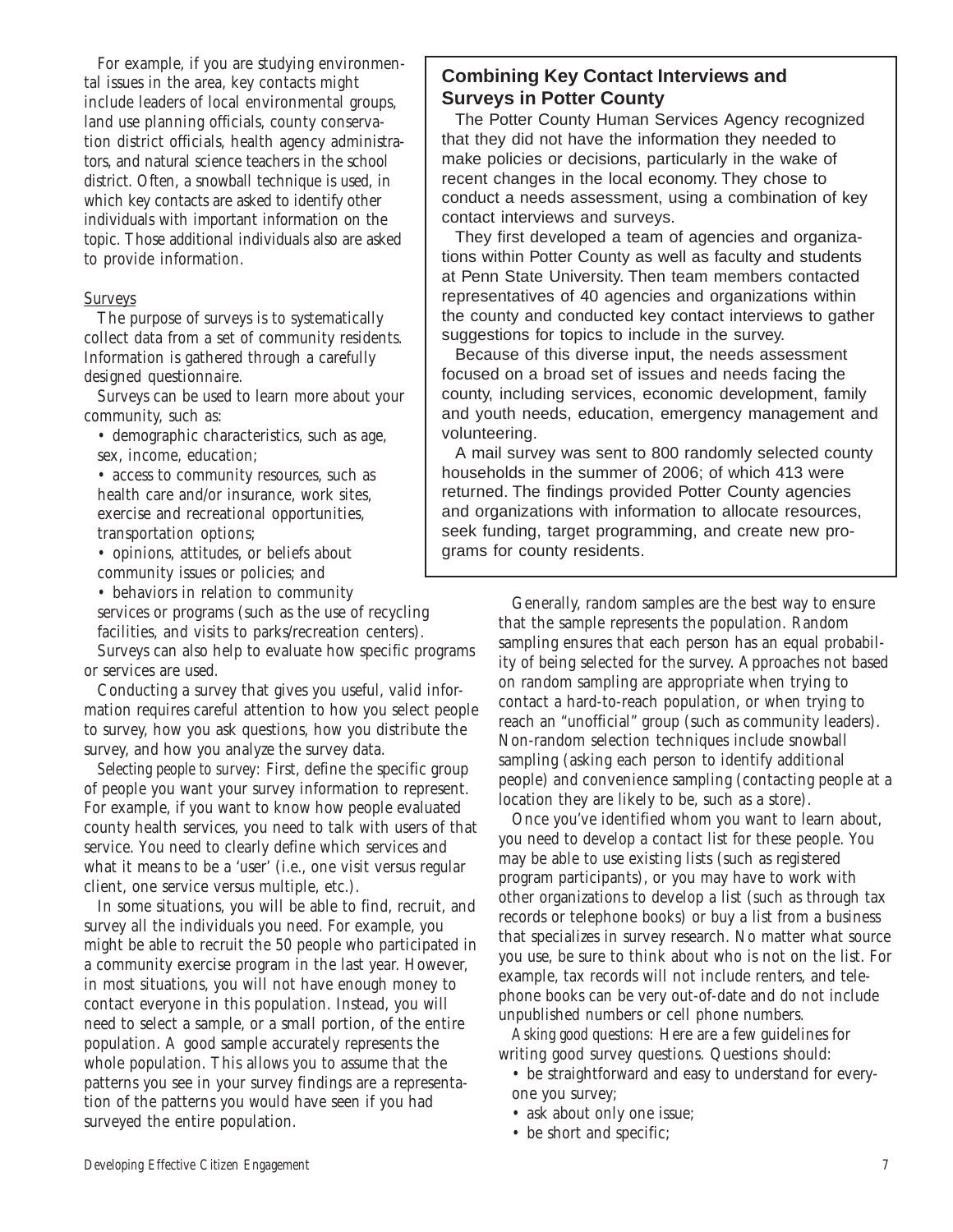• use standard English (or other language appropriate to the sample);

• avoid biased words and should not guide the reader to a particular or preferred answer;

• offer a balanced viewpoint (ask about both positives and negatives);

• have answer categories that include all possible answers and do not overlap; and

• invite people to answer.

The format of the survey can affect people's willingness to fill it out. Surveys should be:

• formatted attractively, clearly printed, well orga-

nized, and easy to complete;

• as short as possible – ask only those questions related to your goals and objectives;

• organized logically with simple, non-threatening questions in the beginning; and

• a small burden on participants.

*Distributing the survey:* Surveys can be distributed in multiple ways, each with their own advantages and disadvantages. Some of the most common distribution methods include:

• Mail: these are cost-effective, reaching a large group for a relatively low-cost per contact. However, they are not cheap: postage, printing, stuffing envelopes and tracking returns all take time and money. Mail methods may not work for some potential respondents, such as those with low reading/writing skills.

• Hand out: surveys are handed out to a group of people attending an event or location. The surveys can be collected on site, mailed back, or collected at a later date. The number of events may limit the total sample size, and the sample may not be representative.

• Drop-off/pick-up: teams of volunteers visit different parts of the community over several days, dropping off the surveys in the morning and picking them up later that day. A return envelope may also be provided for those not at home during the pick-up time.

• Telephone: a well-trained interviewer establishes rapport, answers questions, and keeps the survey short. However, the sample may not be representative because it may be difficult to get a complete and accurate telephone list and would exclude those who do not have telephones in their homes. Telephone surveys can be very expensive to conduct because of personnel and telephone costs.

• Face-to-face: this works well for populations that would not be able to respond to other approaches, such as those without telephones or who cannot read. However, this approach takes significant time and money, and results in a small sample size.

• Electronic (web, email): web and email surveys are convenient for participants and make data entry very easy. Electronic surveys will not work for those who do not have access to a computer and the Internet, or

without the computer skills needed to complete the survey.

*Analyzing the data:* Specific analyses will depend on your survey, but statistics most often used are percentages and averages. These statistics can be calculated using basic spreadsheet software (such as Microsoft Excel). Some examples might include the percentage of people who participate in programs, or who would like to participate in programs if they were offered. You can develop prioritized lists of actions that municipal officials can implement. For instance, survey data can tell you the level of interest consumers have in buying locally produced food, or the average amount that consumers spend when they go to the farmers' market. Reports from quality surveys can be very powerful and provide important information to guide decisionmaking.

#### **Public Hearings**

Public hearings are formal meetings at which individuals present official statements, their personal positions, or the positions of their organizations. These types of hearings are often required when an agency or organization is creating or changing policies or rules. Public hearings offer the opportunity for statements to be included as part of the legal proceedings.

Public hearings are useful forums for hearing the range of community opinions about an issue. Typical public hearings consist of formal testimony and statements by individuals and organizations. Other options exist, however, that can increase the interaction among participants and officials. For example, moderated small group discussions (such as the nominal group process described below) can be used to solicit input. Notes can be taken of these discussions and can be included in the formal record. Instead of one large meeting, several small meetings could be held at various times and locations, or with specific affected groups.

#### To Consult

#### **Nominal Group Process**

The nominal group process is a good method to use when you want to brainstorm, gather ideas, and prioritize issues. This process works best when a larger group of people is first brought together to discuss a community issue or problem.

Participants then break into small groups of about six to 10 people. Each small group is given a question and the group members spend a few minutes writing down their ideas. After everyone has a chance to think about the question, they share their ideas with each other, each taking a turn, until all ideas are listed. A moderator or note-taker keeps track of all the ideas mentioned. A good moderator enhances this process by: seeking input from all members of the group; making sure no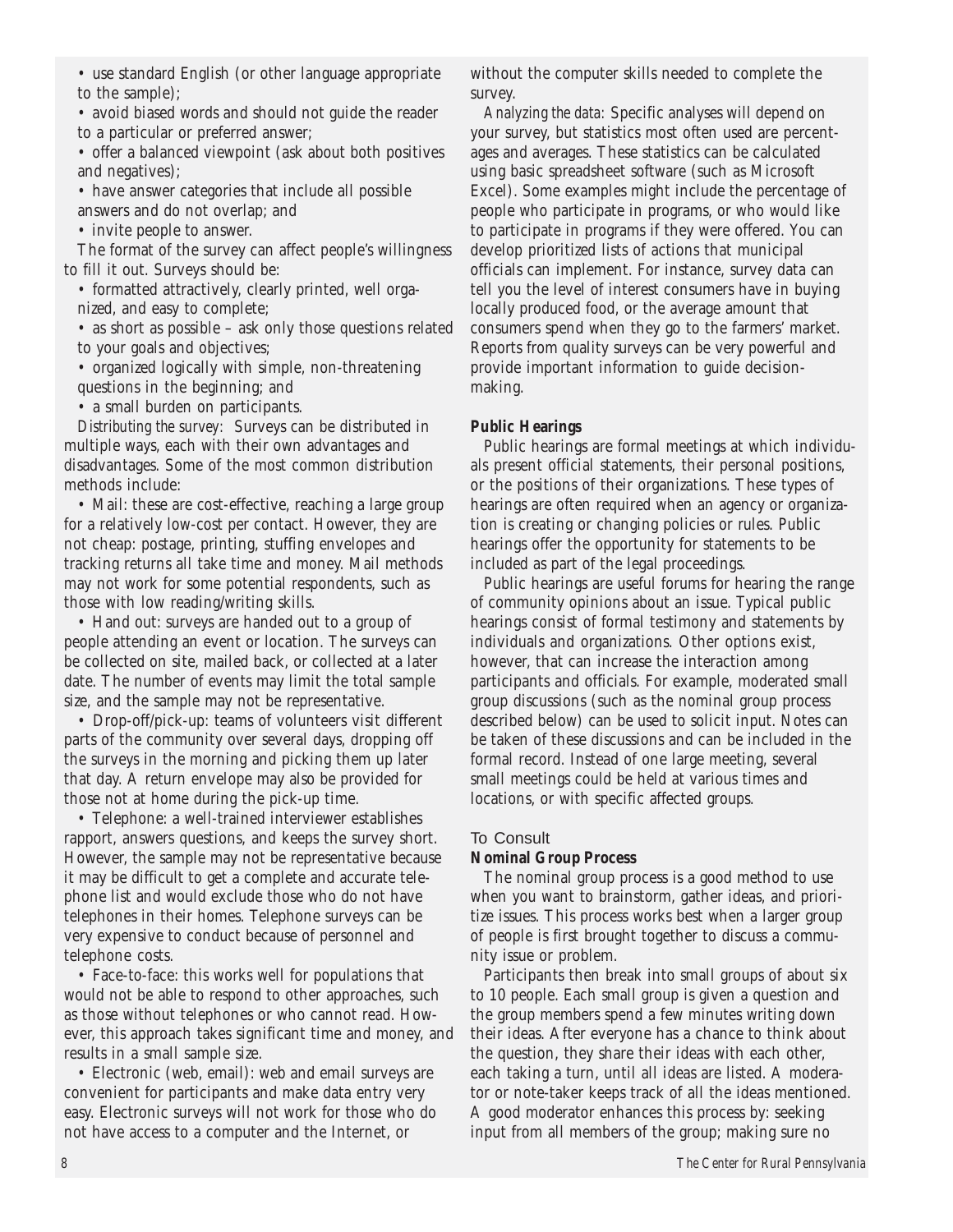

**Focus groups are a powerful way to collect ideas, opinions, experiences, or beliefs about community issues.**

one dominates the discussion; keeping the group focused on the subject at hand; and staying within established timeframes.

The note-taker from each small group then reports back to the larger group. This larger group then prioritizes the ideas. There are a few different techniques that can be used to prioritize, but most often participants vote to pick the ideas that have the highest priority for action. This prioritized list is then presented to the sponsoring organization.

Because the nominal group process uses small group discussions, it encourages the participation of those who may not feel comfortable talking in larger groups. It can be used multiple times, to gather ideas from different groups within the community.

#### **Delphi Technique**

The Delphi technique, like the nominal group process, is used to generate and prioritize ideas. The Delphi technique does not require face-to-face meetings, so it is particularly useful to gather ideas from a large group or from people who cannot travel to a central location (such as people without transportation or who are spread out geographically). Instead, participants are given a series of surveys they can complete in their own time.

The basic idea of the Delphi technique is to give participants a chance to first give their ideas then react to the ideas of all the other participants in the process. First, select a group of people to participate. Depending on the issue you want to learn about, these could be key contacts (people with knowledge of and experience in the community), members of a specific set of organizations, or a diverse set of community residents. All of these people are given a survey that asks them to list ideas about community problems, causes, and potential solutions. Then a report is written that summarizes all of the ideas gathered from the survey. This report is sent to the same set of people as the first survey, along with another survey. This second survey asks participants to react to the ideas outlined in the report and to prioritize the action steps.

Based on the information from both surveys, another

report is written and shared with all participants as well as the sponsoring organization or group.

#### **Roundtable Discussions (focus groups)**

Focus groups are facilitated discussions with a small group of people (8-10). Focus groups are a powerful way to collect ideas, opinions, experiences, or beliefs about community issues. Focus groups allow for in-depth discussion of an issue, and the opportunity to clarify ideas and statements. Often, discussions between participants can yield new insights, beyond individual perspectives.

Focus group participants are selected because they have some knowledge and experience with the issue. For example, focus groups about youth opportunities in the community might include teachers and school district personnel, coaches or teachers in extra-curricular activities (arts, sports, music, science), parks and recreation officials, local nonprofit groups (YMCA, Boys and Girls Clubs, Boy/Girl Scouts), and youth.

It is also important to make sure that the mix of people within a focus group will lead to good discussion, and that people feel comfortable sharing their thoughts. Generally, people within each focus group should be similar in background (such as age, ethnicity, or economic status) or have experience with the issue. For the focus groups on youth opportunities, it would be particularly important to have separate groups for the youth participants, who may not feel comfortable talking in a group with adults.

Generally it's a good rule of thumb to conduct two to three focus groups for each different type of group. It's best to have more than one to ensure that the focus groups cover the range of themes and discussions within the population. The more focus groups you can afford, the greater the chances of capturing discussions that accurately reflect the most common views. For example, you would want to conduct two to three focus groups with adults on youth opportunities in the community, and two to three focus groups with the youth.

Facilitators in focus groups use a discussion guide. This guide is a script that covers the introduction of all the participants, the purpose of the focus group, the ground rules for discussion, the focus group questions, and the closing statements. The discussion guide should be the same across all the focus groups.

The main goal of facilitators is to make sure that the environment allows everyone to feel comfortable sharing their experiences and thoughts. This means that a good facilitator will enforce the ground rules, which often include: giving everyone the chance to speak, not making judgments about others' experiences, avoiding personal attacks, and listening to each other. The facilitators' responsibilities also include asking questions, clarifying any statements that might be unclear, intervening if discussions become heated, and keeping the group on time and on task. In addition to the facilitator, each focus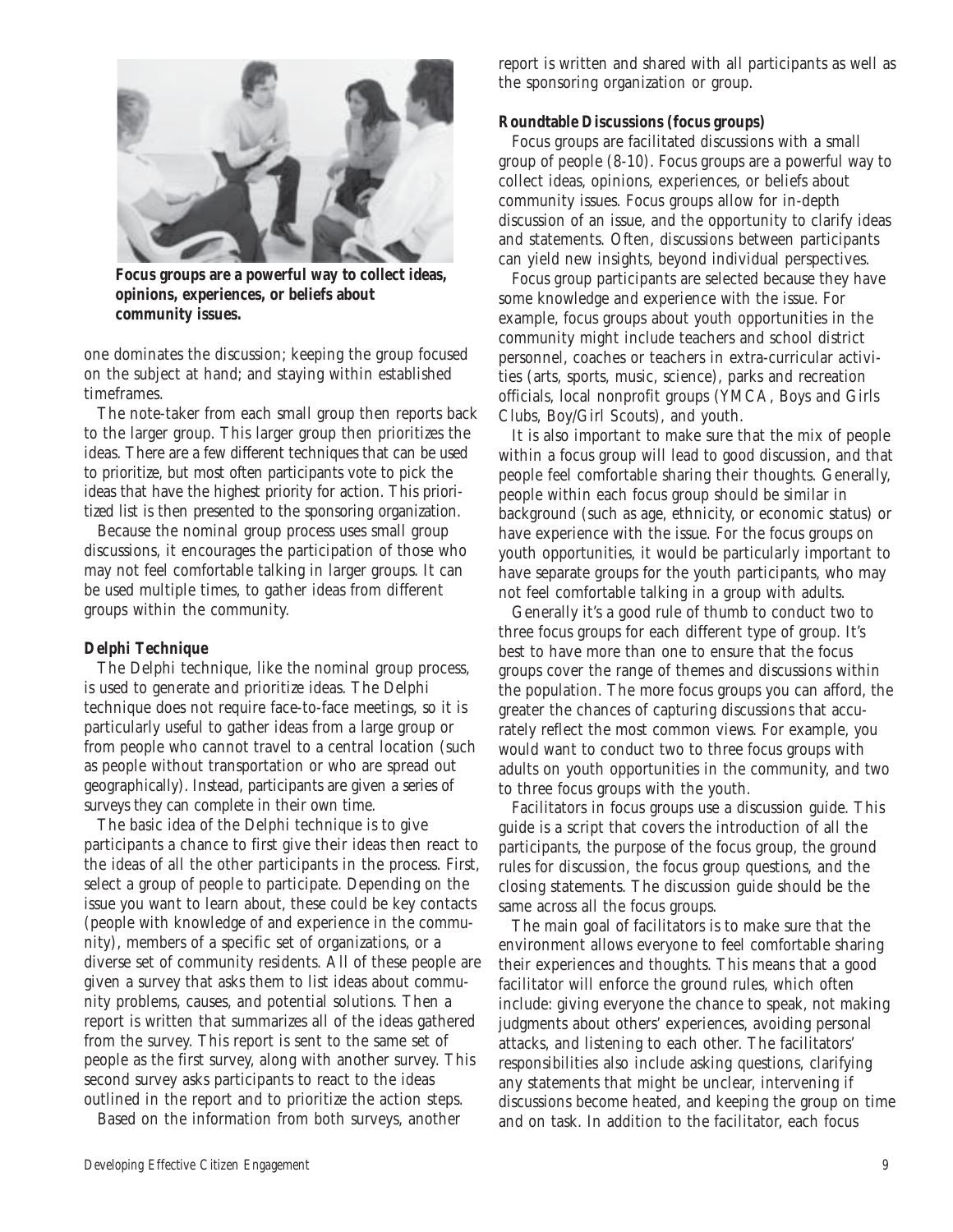group has a note-taker. (Audio-recording is also an option.)

# To Engage

## **Public Issues Forums**

Public issues forums bring together a group of citizens to explore an issue of local or regional interest, such as land use, transportation, health care access, and economic growth. The idea behind this approach is that most people may not have had the opportunity to learn and form an opinion about the issue. The forum approach allows each person to learn and think about the issue through moderated small group discussions with other community members who may have differing viewpoints. Policymakers use this information to guide decisionmaking.

The size and duration of issues forums vary; they can be single small or large community meetings, or on-going meetings that occur regularly in a public building or someone's home. Participants self-select, they are not chosen by an external group (although how participants are invited will influence the composition of the group). Prior to the forum, each participant is given a neutral issue discussion guide that presents the overall problem and then three to four broad approaches. During the forum, small groups of participants discuss the issue, what appeals to them or concerns them about the potential approaches, and the costs, consequences and trade-offs of the approaches. The results of the forum are shared with policymakers.

Generally, multiple community organizations partner to plan issues forums and recruit participants. They also ensure that the discussion guide is nonpartisan and complete. This group also oversees the selection and training of moderators for the forum discussions.

# **Citizens Panels**

Citizens panels bring together a random sample of 12 to 24 people, often called a "jury," who represent the community. The end result of a citizens panel is a set of guidelines, preferred options, and recommendations for decision makers.

The jury is given a charge, usually in the form of a question or series of questions. Participants then have the opportunity to read background materials and hear testimony from and question experts on the issue. Moderated small group discussions consider multiple points of view on the issue, and the group ultimately reach a consensus on the best course of action. The panels present their recommendations at a public hearing. Juries can be held within a short time period (about one week) or spread out over a series of months.

A core element of the citizens panel is the random selection of jury members. Recruitment starts with a telephone survey that asks about opinions and attitudes

# **Public Issues Forums of Centre County**

The State College Area School District and the Centre Daily Times teamed up to conduct an ongoing series of public issues forums. Topics have included: life and death decisions, emergency preparedness, immigration, challenges of democracy, national security, and transportation and land use choices. Each of these public issues forums carefully followed a proscribed process designed to both assess the change in participants' views before and after each session, worked toward a dialogue that resulted in a broad consensus among everyone in the group, and worked carefully with local leaders and media to ensure that the topics chosen were discussed broadly in the community and from all perspectives of the issue. Results were then communicated directly to local leaders and decision makers as well as the general public.

For more information, visit: www.scasd.org and follow links to "community education."

on the issue as well as demographic information. Individuals who indicate interest are added to the jury pool. Jurors are selected from the jury pool randomly to represent the diversity within the community.

### **Charrettes**

Charrettes are community workshops that draw together a set of community members to develop a vision for the community's land use and design. (However, it is possible to use the format to address other issues.) Professional facilitators host the meeting, and create opportunities for structured discussion about participants' preferences for the layout of the community. Charrettes are usually intensive and interactive, taking place over a short period of time (often two to three days or a short series of evening sessions).

Charrettes use a mix of techniques, such as background material, expert presentations, on-site visits, hypothetical case studies, and photographs and maps. Through the process, participants develop their set of preferences and expectations for the community's design and land use and engage in problem-solving exercises that help them think through the options and trade-offs. The result of a charrette is usually a framework or guiding document for planners, community development practitioners, and local officials as they make decisions about community investments, economic growth and development, and allowable land uses.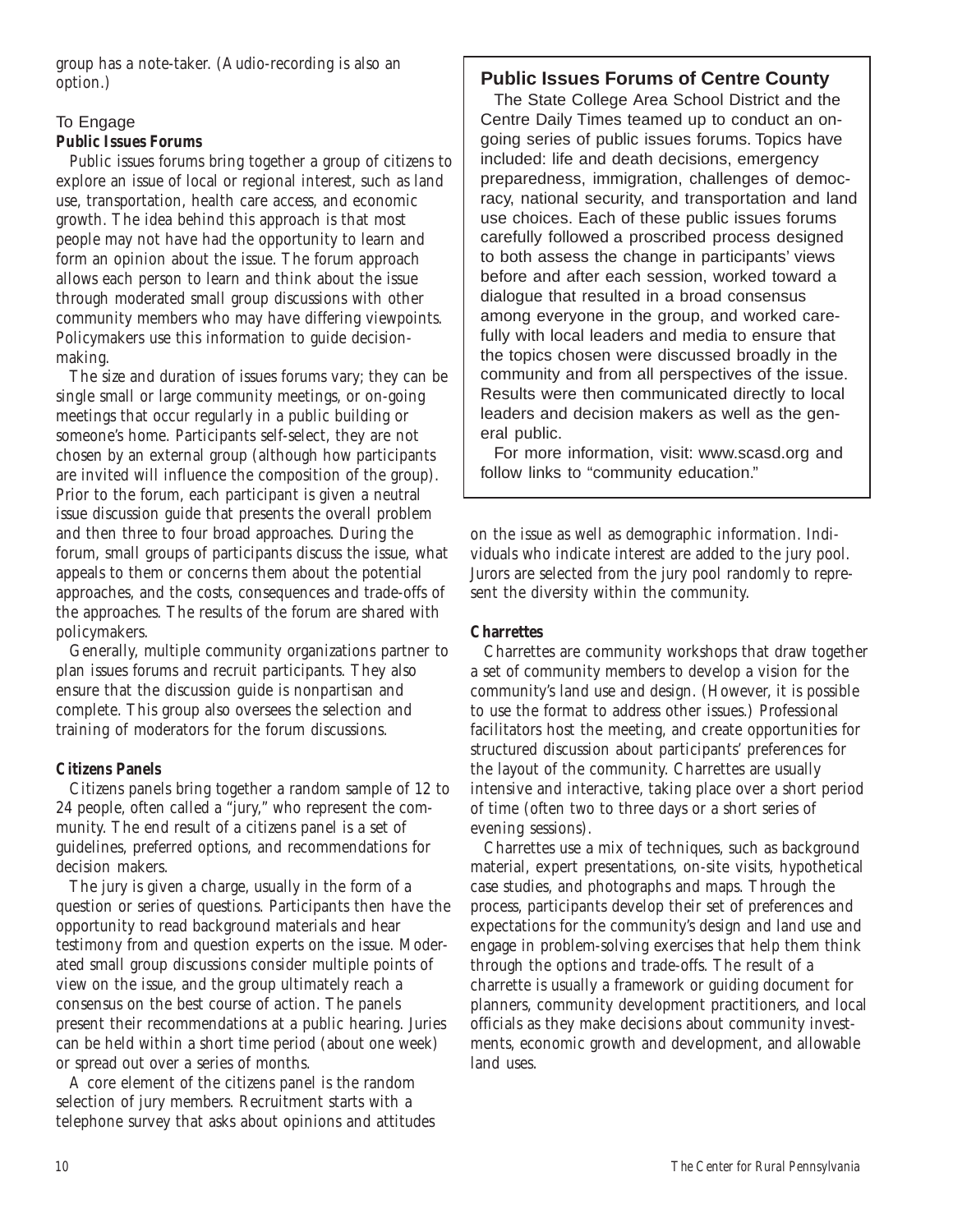#### To Collaborate **Study Circles**

Study circles are small groups of diverse citizens (eight to 12 people) meeting multiple times to discuss an issue of local concern. Study circles can occur individually or as part of a community-wide project in which multiple groups meet during the same time period. These community-wide projects end in an "action forum," where all study circle participants come together to discuss their findings and develop an action strategy to address the community problem.

Individuals are recruited and assigned to study circles so that each circle is diverse and representative of the community. Because study circles meet several times, participants build relationships of trust and common concerns. The study circle process creates an environment in which individuals can have constructive, respectful conversations. Trained facilitators moderate the discussions, and help the group establish agreed-upon ground rules. Study circle participants share multiple viewpoints about the issue, examine potential solutions, and identify preferred approaches. The community-wide public meeting, where the circles present their findings and recommendations, are often used to develop community task forces or action teams around the issues identified by the circles.

#### **Community Task Forces**

A task force is a group of community volunteers that engages in multiple stages of a community improvement project, including defining the issues, gathering information, creating recommendations, developing action steps, and implementing action steps.

Generally, community task forces are given a charge, such as addressing community concerns like economic growth, racism, crime, education, health care, or land use. Task forces often have a 'kick-off' event, such as a forum or public meeting, to give the group their charge and recruit additional members. One common activity of task forces is to conduct their own research to learn about the issue, such as by holding focus groups, conducting listening sessions, or administering surveys. As with most approaches, participant diversity is crucial. It is also essential that organizations that would be called on to implement recommendations be represented within the task force. By bringing representatives of community organizations and agencies together, it is easier to coordinate both new and on-going activities.

#### **Electronic Methods of Deliberation**

Increasing numbers of businesses, households, and organizations have access to the Internet and email. Online access allows you to engage a larger portion of the public, in multiple ways, in discussions concerning community issues. Websites, discussion boards, list serves,

# **Blue Ribbon Commission for Agriculture in Lancaster County**

Concern about development pressures, land use conflicts, and changes in agriculture led the Lancaster County Board of Commissioners to appoint a Blue Ribbon Commission in 2005 to develop a set of recommendations related to the future growth of agriculture in the county. The commission conducted several listening sessions, and provided a phone line and website for farmers to provide additional input. Based on the information received, the commission created a task force with multiple work groups, composed of community volunteers, to prioritize projects, identify specific action steps, and initiate actions to achieve recommendations. For more information, visit www.blueribbonag.org/index.asp.

bulletin boards, and video-teleconferencing provide avenues for individuals to access background materials and engage with experts and other participants (sometimes from far away) to offer suggestions, give recommendations, discuss options, and identify preferences. Electronic access can also help participants overcome barriers to participation, such as geographic location or availability.

For example, online community dialogues allow participants to discuss a set of issues over a period of a few weeks. The sponsoring organization provides panelists and moderators to maintain the conversation. Participants respond to questions or potential recommendations offered by the panelists each day. The result is a set of prioritized issues and policy recommendations that can be used by decision-makers within the sponsoring organization.

Because not everyone has access, electronic methods are often matched with or offered as an alternative to face-toface participation methods. For example, participants can read notes from face-to-face meetings on a website or bulletin board, and have the opportunity to provide additional thoughts or feedback through a moderated discussion list. Electronic communication methods, such as email updates and e-newsletters, are particularly important for keeping in touch with participants and sharing information and announcements.

# Getting Help to Use These Techniques

Many of these approaches may seem daunting. Several of them involve large investments of time and resources – perhaps more than you think your organization can afford. The Additional Resources section at the end of the guide lists several sources for your review.

In addition, there are a number of local and statewide agencies, associations, and offices that may be able to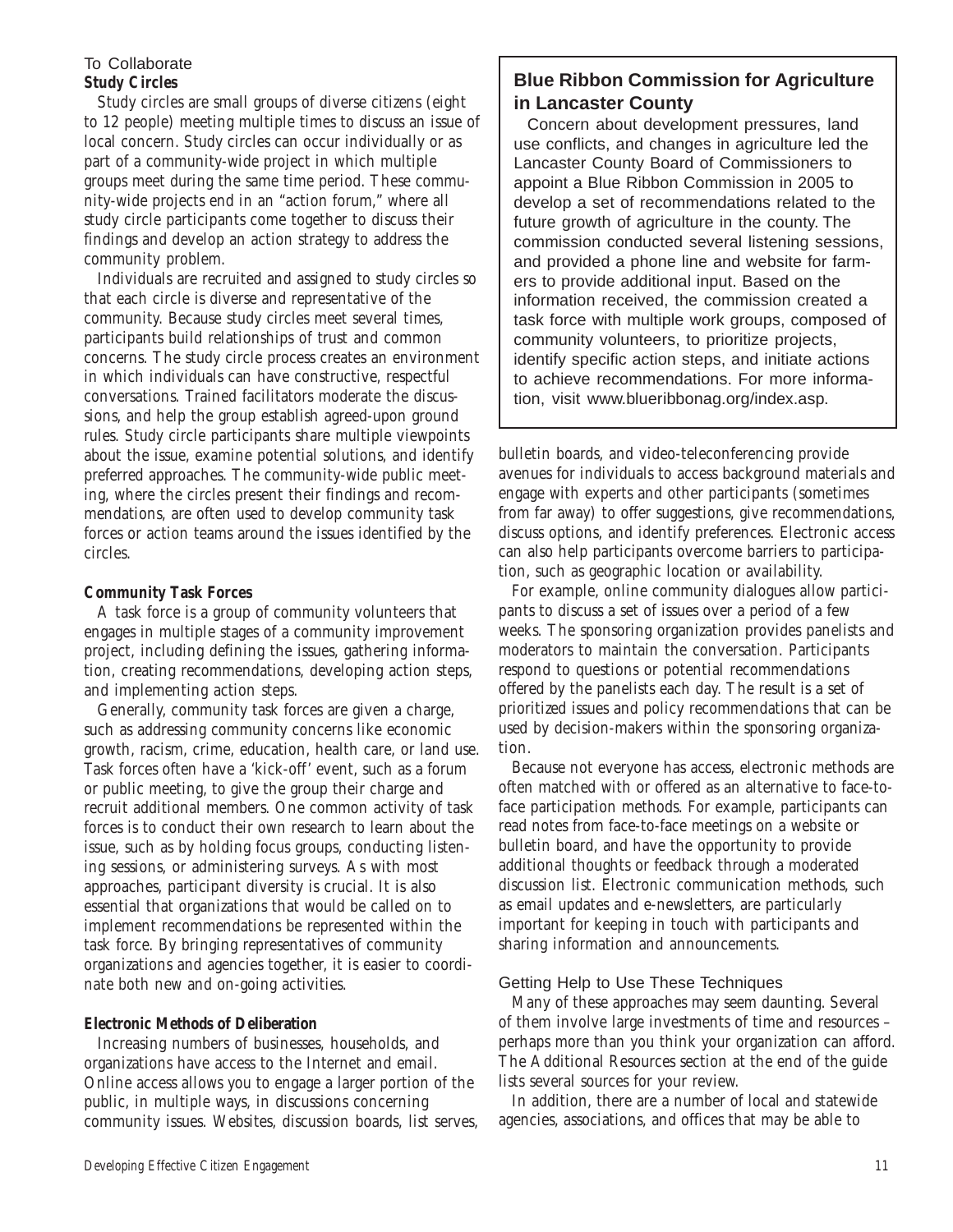assist your organization or link you to other available resources. These might include the Penn State Cooperative Extension office in your county, the Local Development District, economic and community development agencies, and governmental associations. Other local community organizations that have tried one of these methods may be able to provide you with assistance in getting started or facilitating meetings.

Another good option includes colleges and universities in your local area. Faculty and students are often looking for opportunities to work with community groups. Often, the public relations department of a college or university will be able to connect you with the appropriate department, professor or on-campus organization.

Finally, you might consider hiring a consultant if you need specialized expertise. Because consultants are experts in their field, they bring knowledge, training, and experience to assist your organization as it decides among the options.

Here are a few tips to keep in mind as you search for and retain a consultant.

• Make sure you know exactly what it is you want to accomplish, and what you want the consultant to provide. Make these expectations clear to the consultant.

• Designate one person as the contact within your organization to coordinate the selection process and communicate with the consultant.

• Make sure that key members of your organization are all in agreement about which consultant to hire and to work with the consultant once hired.

• Match the selection process to the size of the job you're asking the consultant to do.

• Check the consultant's qualifications and past performance yourself.

• Make the selection process fair: don't ask for a large number of applications or interviews if you've already made your choice, and don't allow consultants to witness each other's interviews.

• Use multiple criteria to make your selection, not just cost estimates.

A number of criteria may be used to select consultants. Here are a few questions to help you think about the criteria you would use.

• Does the consultant have experience and skills in facilitating public meetings?

• Is the consultant familiar with the issue and the local community?

• Will the consultant be able to develop a good working relationship with your organization's members?

• Does the consultant want to do the work?

• To what extent is the consultant willing to tailor the project and the final product to the unique needs of your organization?

• What is the size of the firm? What resources does the

consultant bring? Who has decision-making authority? • Did the consultant stay within budget and deliver on time in previous projects?

# **Step 4: Identify Individuals and Groups That Need To Be Involved**

Who needs to be part of your project in order to accomplish your goals? Each person brings a set of skills, viewpoints, experiences, resources, and networks to projects. You need to identify what your project needs, what it already has, what it is missing, and who can fill in these missing pieces. Identify groups and individuals that will represent the diversity of your community, especially those who may traditionally be underrepresented in community efforts. It's particularly important to include stakeholders — those people who can influence how a decision is implemented, and who may be affected by the decision. It is crucial to include all stakeholders in the process from the beginning. They can help make things happen (or stop them from happening), and provide important information about the potential impacts of your group's decisions.

The kinds of groups and individuals you might consider including in your efforts include those that are more "established" as community leaders, such as government and other political officials, business representatives, news media members, realtors and developers, and representatives from community and non-profit organizations. These individuals have significant experience with community affairs, and can often bring important skills and resources to the project. They may be "gatekeepers" to additional resources and information, such as government bodies and grants.

Another place to look is existing community groups, such as those organized around neighborhood, environ-

## **Involving Youth**

Youth can offer new viewpoints and have valuable skills and abilities. Try to reach youth in schools by contacting the administration or school board. You will have to demonstrate clearly that you are a non-profit organization with a mission of education.

Also, you can sometimes reach youth through your website. You would have to advertise to them and develop a section specially designed for them. If youth feel that there has been genuine space created for them and their ideas and issues, they are likely to stay engaged. Attracting youth may be challenging, and it demands effort and creativity, but the payoff is having a new generation of leaders ready to step in.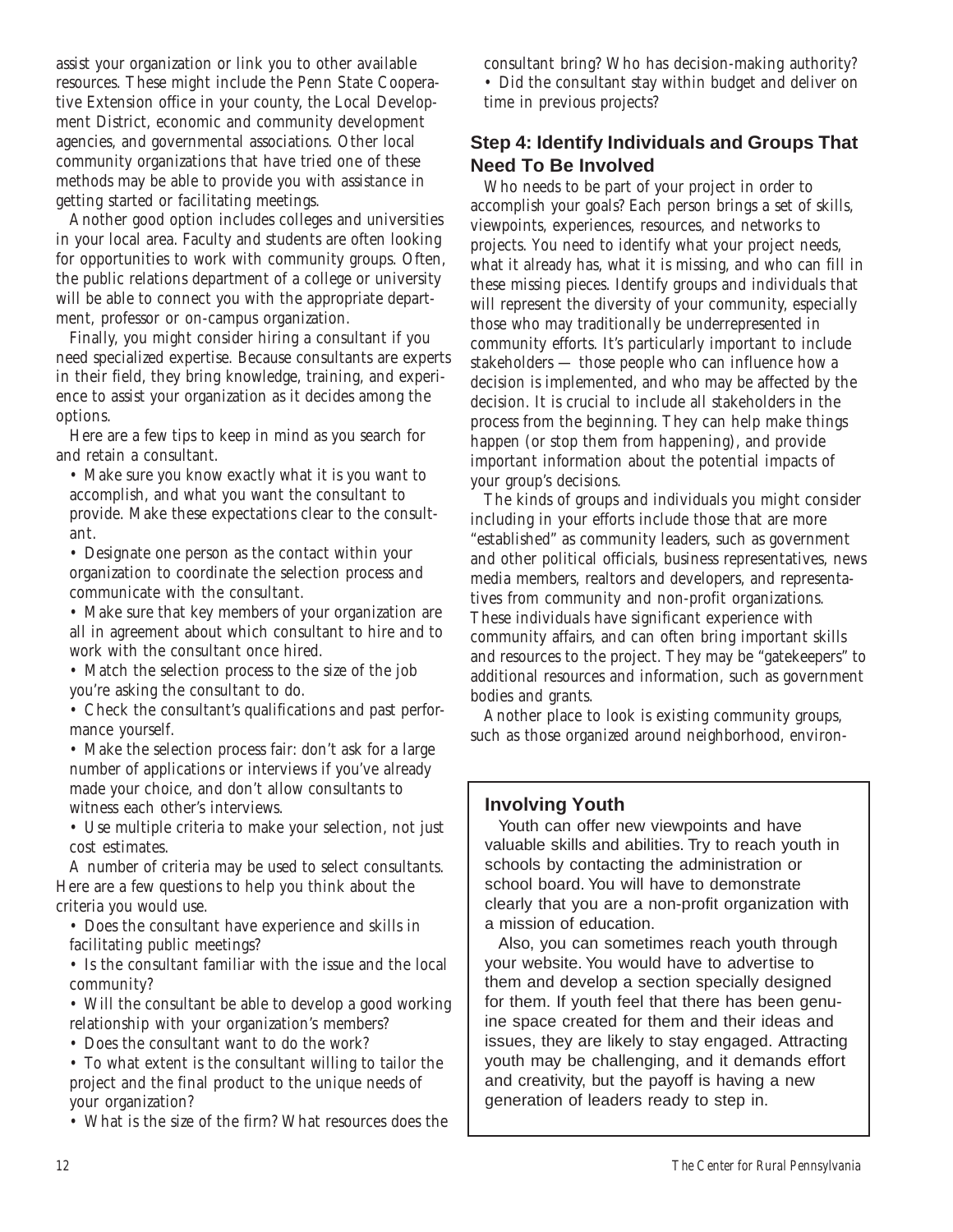ment, health, humanitarian, and education issues. It is also necessary to include those groups in the community that are often overlooked. These might include (depending on your community): women, minorities, retirees, youth, newcomers, immigrants, and those with low income.

Other good but uncommon groups to tap are those who have disagreed with or opposed you in the past. Some municipal officials who have had to handle opposition and criticism point out that those who care enough to oppose you by definition care about the same issues you do. Thus, it might be to your advantage to seek those people out (assuming that their opposition to your ideas is not so vehement that you won't be able to work together).

Generally, more people will become involved if an issue directly affects them. Residents of a community might fear that a proposed change will harm them, their families or their property values. Others might not like the direction in which issues are headed. You can help these people by giving them an outlet for productive action. The challenge will be to keep them involved if/when the issue is resolved.

If you decide to recruit from issue-interested citizens, it is important to bring them in early so they can help formulate the solution to the matter that concerns them. Without "ownership" of the issue and solution, they will lack motivation to help resolve the matter and will likely lose interest in not only the issue but also your organization.

#### **Get Ready to Recruit**

Before you start working to bring in volunteers, it's important that your organization and the process be clear. For example, is it clear which committee handles what? Do the names of your committees clearly describe what they do? Think of this analogy: Have you ever tried to call your county office and been baffled by the variety of departments and what each does? Does dog licensing fall under the sheriff's department or the county treasurer's department? The problem is the same for those who are interested in working with your organization.

The second important housekeeping item is strong leadership. People want to work with organizations that have leaders who can be understood and respected. If your leadership is too diffuse, or if there are no clear leaders (just mysterious committees), many people will perceive that the organization doesn't have clear objectives or that no one is in control. In general, people like to be led by a real, live human being, not a committee. Don't forget that for many volunteers, the leader is the organization.

#### **Remove Participation Barriers**

Once you've identified who should participate in your effort, you need to remove barriers to their participation.



**A plan for recruiting participants needs to identify who will be invited, how they will be contacted, and who will be responsible for inviting each group or individual.**

Ensure that you have multiple meeting dates/times and locations, to accommodate all types of participants. You might consider arranging transportation for those without access to cars or who cannot drive. If lack of child care is a potential barrier, arrange for on-site child care. You might also provide opportunities for those who could not attend the meetings in person to follow the progress of the group and submit comments, by providing an on-line community website with a calendar of events, municipal news, and a discussion forum.

Some people may not feel comfortable because of social barriers, such as knowledge of the issue, comfort level with the group, language differences, or skills in community processes. You might consider hosting an orientation meeting for participants to learn about the group, the issues at hand, and the processes before the group officially meets.

# **Step 5: Develop a Plan for Recruiting and Retaining Participants**

### **Recruitment**

A plan for recruiting participants needs to identify who will be invited, how they will be contacted, and who will be responsible for inviting each group or individual. Recruitment generally occurs through "connectors" and "persuaders." Connectors are those who link people across multiple organizations and groups. These are the people who seem to know someone from every group, and can provide access to potential participants from that group. Persuaders are those who have credibility within the groups you're trying to reach. These individuals can speak to the legitimacy of your organization's efforts, and the contribution that potential participants could make in representing their group.

#### **Have a System**

For both single events and on-going volunteer opportunities, your organization should develop or use a system by which people can indicate their interest. Having a "talent bank" – a file of people who have expressed an interest in helping your organization – can help you fill slots quickly.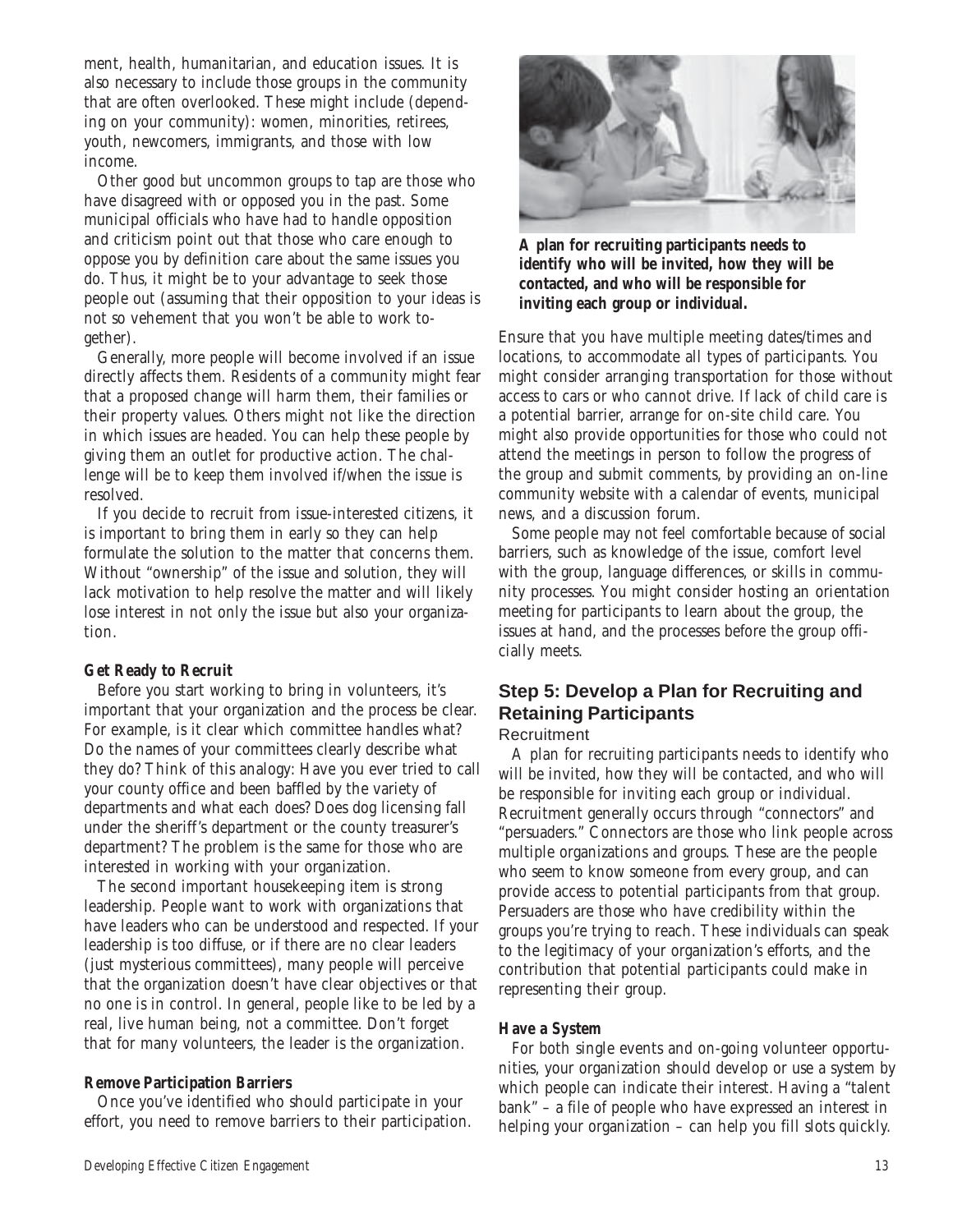If you already have a talent bank, make sure that it works effectively by tracking what happens when someone indicates his or her interest. Consider giving responsibility for recruitment and tracking interest to a single person or sub-committee. A regular system will ensure that these records will be available in the future, even if current leaders are no longer there.

 Ultimately, you might not be able to make use of everyone who applies, but each expression of interest should be evaluated and have a specific outcome (accept, defer, or reject). Nothing is more discouraging to a volunteer than expressing interest and never hearing a word. It might be a good idea to routinely send applicants a letter thanking them for their interest and explaining how the system works and whether or not they are a good match for your organization. Regardless of the decision, make sure that the applicants know they have been considered. If deferring, tell them you will keep their information on file, and there may be a match for their skills in the future (be as specific as you can about how and when).

Personal contact is the best means for any of these decisions. Phone calls and face-to-face meetings are the most effective methods for recruiting. The essence of the message should be, "We value you and we need you."

#### **Getting the Word Out**

If your organization uses a talent bank, publicize how people can apply and how the system works. Make it clear that potential volunteers will be matched to positions based on their interests, skills and experiences. Be sure that the forms or applications are always available, and in several different places (paper form at your office, at events, on your website). In addition, your leaders and members should always be approachable by people who are interested in serving but do not know about the talent bank or do not want to make their interests known that way. Some potential volunteers might be more comfortable approaching a leader one-onone. Leaders should understand how to handle such approaches and make the volunteer comfortable and welcomed.

#### Recruitment Avenues

Here are a few ideas for recruiting volunteers.

• Use existing leaders and members to recruit. It might be a goal of each existing volunteer to "recruit their replacement" so that they feel comfortable stepping away and allowing someone else to participate and provide fresh ideas.

• Partner with other organizations that have similar goals. People are more willing to come to an event or investigate volunteering if the invitation comes through a group they already know and trust.

• Use multiple methods and media. Be aware of the media most used by the group you are trying to target.

• Target your recruitment to those most affected by the issue.

• Personal contact (face-to-face, phone calls) is the most effective recruitment method.

#### Recruitment Materials

Your materials should tell the story of your organization and what you want to accomplish. It should also describe potential volunteer opportunities in as much detail as possible and provide contact information if someone wants to participate.

The actual materials need to be simple and short. Boil down your message into three or four main points for the reader to walk away with. If your group routinely handles topics with a scientific element, you have to be especially careful to make sure that your messages are understandable to the layperson. Using scientific terms or industry jargon will confuse your audience and serve as a barrier to potential volunteers.

Tell your audience exactly what you want them to do with the information. Motivate them with the information, but give them an outlet to act on that information through your organization or project (by volunteering, by giving money, by writing a letter, etc.).

Although personal contact is best, mailed materials can be effective if they have a personal touch.

Finally, be repetitive. People need to hear a message three or more times before they pay attention to it.

#### Retention

Once people have agreed to participate, you will have to work hard to keep them connected. Here are a few ways to do this:

- define their roles;
- make them accountable for their assignments;
- respect their opinions and viewpoints;
- give them opportunities to grow;

• help them create relationships within and outside the organization;

• reward their accomplishments; and

having good volunteers leave.

• recognize their contributions to the overall effort. Volunteers who are happy with their experiences are the best recruiters for and champions of your organization. On the other hand, nothing is more draining than

Match volunteers to jobs that fit their interests, skills and experiences. If they are task-oriented, have them stuff or stamp envelopes. If they like more abstract ideas, put them on a planning or long-range strategy committee. If they enjoy being around other people, give them tasks that require networking and socializing. Avoid putting volunteers into positions that make them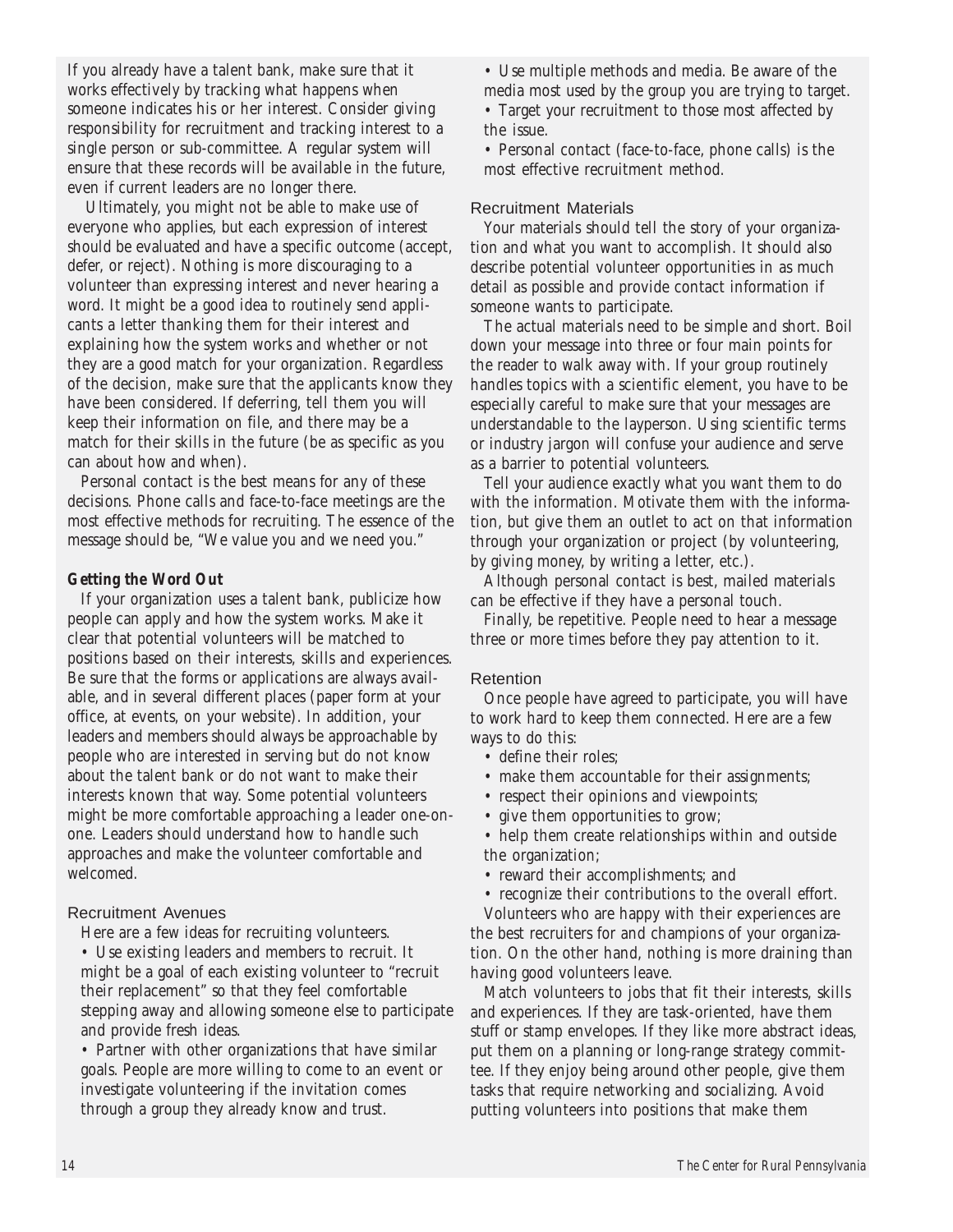uncomfortable. For example, many people do not like fundraising; even if they do, be sure to know what kind of fundraising they are comfortable doing. Some people might be comfortable selling raffle tickets but uncomfortable approaching a wealthy person to make a contribution. When they have assignments that match their interests, volunteers will be happier.

#### Rewards

Consider paying for volunteers to receive professional certification credits or advanced training. Offering such training validates the importance of their involvement and shows that you are willing to invest in them. Offer chances for your volunteers to become more educated about the matters for which they are responsible. For example, if you have a planning commission, offer access

to planning courses or other materials to keep current with the latest thinking in the field. There is a cost to providing these rewards, but if your organization has sufficient funding, consider

it to be an investment in the future success of your organization.

If your organization holds annual conferences, arrange breakout sessions that bring volunteers together from the same region. This gives people a chance to engage and talk with others near them. They'll also have a chance to discuss local issues in the context of the new information from the conference or seminar.

Think of ways to give your volunteers a break on costs related to participation in your organization. For volunteers who have a certain number of years of service, or who go above and beyond, give them a percentage off their annual dues. Giving everyone a t-shirt or other memento at the end of the project or year can help. If you can, have a volunteer appreciation awards dinner and give out plaques, certificates of appreciation and other rewards. See if a local youth organization would be willing to create and present awards to outstanding community volunteers for making the community better for future generations. Although not every organization can afford such an event, for those that can, it offers a high return (loyalty) for a reasonable cost.

Although retention is an essential goal, groups need to recognize that volunteers and members go through cycles of involvement, in relation to family, work, and other community obligations. Volunteers need to feel that it is acceptable for their involvement to increase and decrease over time, and that they are always welcome back. Good recruitment/retention plans allow for volunteer exit and re-entry, and recruit continually to replace those who exit.

# **Step 6: Create a Positive Environment for Citizen Engagement**

To encourage continued participation, you must continue offering worthwhile experiences and opportunities. Part of this is organizing and running effective and efficient meetings and resolving any conflict fairly and efficiently. Another important part is making sure that the participants feel comfortable talking about and sharing their ideas during meetings and that their ideas are seriously considered.

#### Making Meetings Work

Community decisions can rarely be made without meetings. Meetings that are structured and conducted efficiently will provide the best opportunity for useful public participation. Poorly organized and run meetings

Meetings that are structured and conducted efficiently will provide the best opportunity for useful public participation.

make participants feel as if they wasted their time, and they are not likely to return. Chaotic meetings also usually fail to accomplish their goals and reflect badly on the sponsoring organization.

The most important work for a meeting occurs beforehand by preparing the goals, objectives and agenda, and assigning individual responsibilities. Here are a few considerations as you plan:

• Only hold a meeting if necessary. Ask yourself: Can the goal be accomplished another way, perhaps by a conference call or exchange of emails?

• Establish meeting objectives. This will set the focus of the meeting and a standard by which the success of the meeting can be measured. Objectives should stress tangible outcomes (such as a written timeline of events) not the processes used to achieve the outcome (discussion of the timeline contents).

• Create an agenda that lists topics for discussion, a presenter or discussion leader for each topic and the time allotted for each topic.

• Circulate meeting information to all participants prior to the meeting, including meeting objectives, meeting agenda, location/date/time, background information and assigned items for preparation.

• Encourage participants to be at the meeting.

• Consider inviting a neutral person to facilitate if the discussion could be sensitive or controversial.

During the meeting, it is essential that participants feel there is respect for all participants and their input. Meetings must start on time so as not to punish those who are punctual. This also sets the stage for how serious you are about making the meeting effective. Stay on schedule, and stay on the topic at hand. Meeting participants need to arrive on time, be prepared by having read the materials, participate in a constructive manner, and be respectful of other participants' time and thoughts.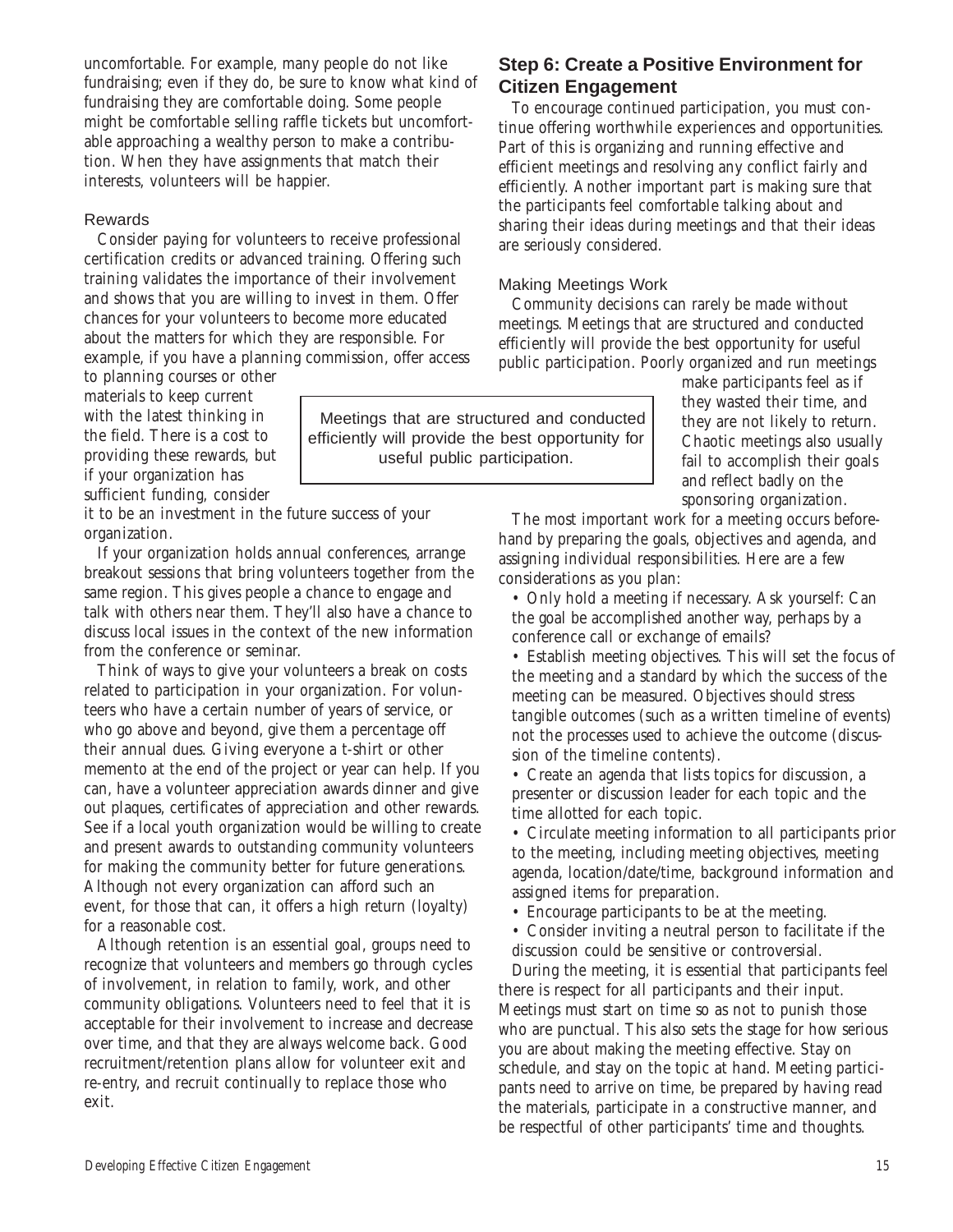At the beginning of the meeting, establish and post ground rules and hold people to them. You might consider listing your primary ground rules on the agenda. If you have new attendees, review the ground rules at the beginning of the meeting.

Ground rules could cover:

- expectations for participation and attendance;
- discussions that maintain momentum and reach closure;
- degree of confidentiality of discussions;
- how decisions will be made:
- roles of meeting leaders and participants; and
- how disagreements should be expressed and handled. Meeting notes – particularly decisions or action items

– must be recorded and made part of your group's meeting archives. Action items should designate the person responsible for the action.

End the meeting on time and on a positive note. An effective ending is to review and evaluate the meeting. Review actions and assignments, and discuss follow-up measures. Discuss whether all meeting objectives were accomplished, and which ones should be carried over to the next meeting. Identify things that worked well and what can be improved at the next meeting. Set the time for the next meeting and ask participants if they can attend (this increases their commitment). Tell participants when meeting minutes and/or actions will be reported back to them to help keep the momentum going.

After the meeting, the chair or leader should: • follow up with individuals responsible for action items;

• check with the secretary for clarity of the minutes and distribute the minutes;

• transfer leftover agenda items to the next meeting's agenda; and

• send thank-you notes to guest speakers.

#### Developing an Agenda

A good agenda is key to a good meeting. The thought required to build the agenda clarifies the meeting's purpose and objectives and identifies strategies that will increase the prospects for success.

Agendas allow for better management of meeting time. For example, if it is anticipated that a large number of public participants will be present and providing comment, time can be specifically set aside for public comment. This allowance will increase the chances that all agenda items will be attended to and the meeting will end on time.

Distribution of the agenda prior to the meeting alerts members to the meeting's purpose, the items under consideration, and the homework that might be required. It allows members to suggest changes and determine if there are items they need to learn more about or voice their opinion on. It also allows them time to prepare any materials they might need. Posting the agenda allows members or citizens that cannot attend the meeting to provide input prior to the meeting when discussion or action will take place.

During the meeting, the agenda can focus discussion, highlight individual responsibilities, and recognize time constraints. It also can serve as a checklist to ensure that all items are covered, and provides for a record of progress and achievement. A well prepared agenda will show participants that the meeting has an established structure, which in turn will help maintain order.

#### **Agenda Content**

Agendas can vary depending on the type of group and formality of the meeting. However, every agenda should contain the following fundamental elements:

1) Group identification or meeting name.

2) Time, date and location. Be sure to highlight any changes from the routine.

3) Purpose of the meeting.

4) List of anticipated participants.

5) Items to be discussed including a brief description of the items (including any attachments), with necessary background or other briefing material; goals, desired outcomes, or actions required; allotted time; and the person responsible for leading the discussion.

#### **Agenda Order**

Some groups have very structured bylaws or legislative mandates as to organizational make-up and processes. For these organizations, their standard order of business will most likely follow an established set format by which officers and committees are allocated time to meet their obligations, and provision is made in the agenda to make sure all necessary processes and actions are taken.

Other groups are more loosely structured, meeting only as needed and with no prescribed manner. In any case, an agenda allows members to know what to expect and the manner in which the meeting will be run.

For municipalities, an agenda that is developed and distributed in advance of a meeting will provide not only the direction and focus of the meeting, but also notice to the news media of what will be covered. This could result in news coverage about an upcoming meeting and increased citizen participation.

Following are additional tips for running effective meetings.

• Do not overload the agenda. Only priority items that need face-to -face consideration should be included.

• Regular meetings should generally last no longer than two hours. The beginning and ending times should be enforced.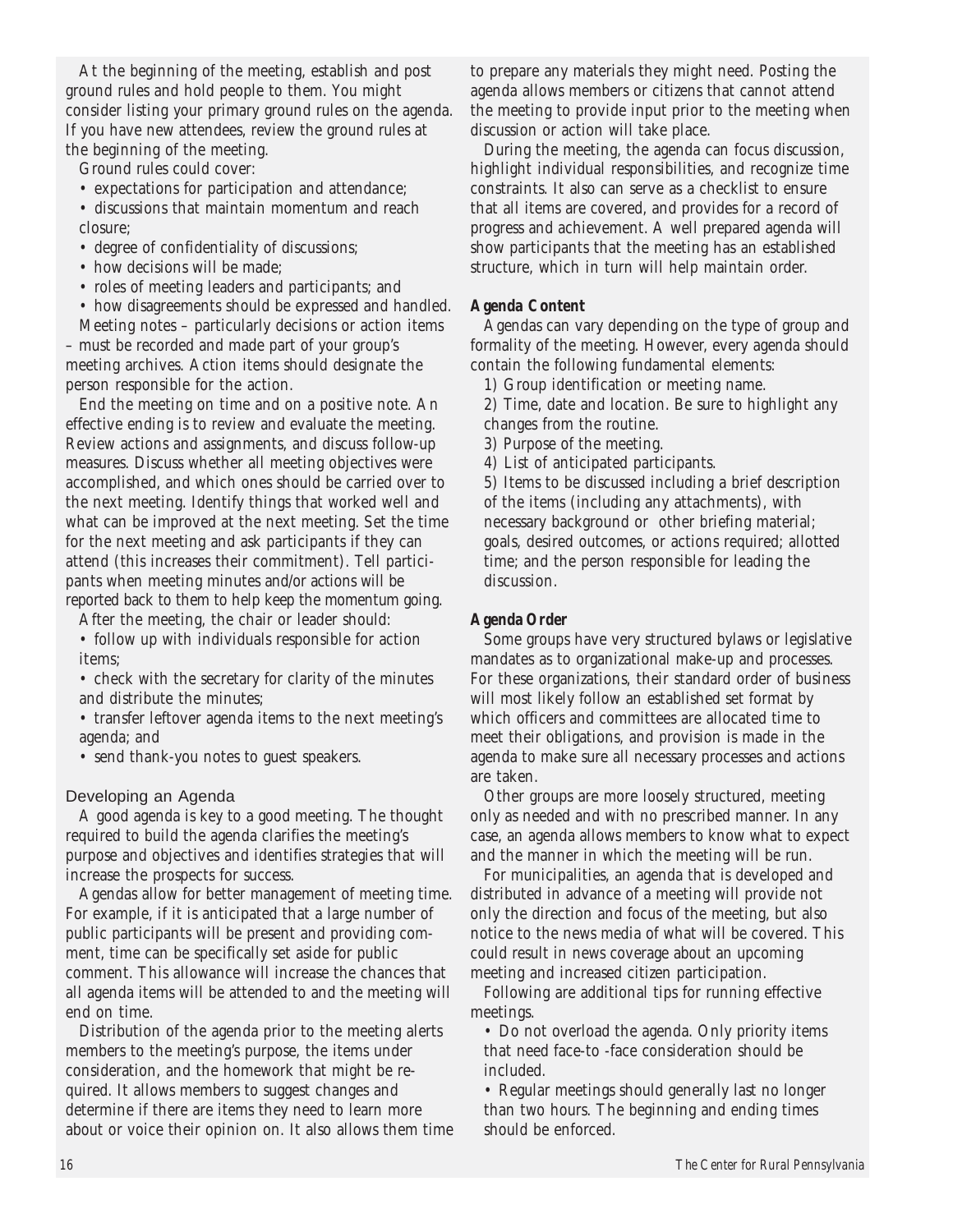• Items that involve the participation of guests should be scheduled early in the agenda. This will provide visitors with the option of leaving after their presentation.

• Place the most compelling items near the top of the agenda. Members will have more energy and be able to give their full effort to the item. This also encourages people to arrive on time.

• Group related items together. This avoids having to repeat background information and reduces confusion.

#### Establishing a Meeting Protocol

To proceed through a meeting, a protocol, or rules, must be established and agreed upon. The meeting chairperson has primary responsibility for making sure that everyone understands the rules and follows them. The procedure chosen by the organization should fit the group's needs. Procedures should strike a balance between structure and flexibility to encourage efficiency and participation.

For instance, some group decisions may best be made by consensus, which is the cooperative development of a decision that is acceptable enough so that all members of the group agree to support the decision. On the other hand, decisions by majority vote may be necessary due to time constraints or legislative mandate. The most commonly used standard code on parliamentary procedure is *Robert's Rules of Order* by Henry M. Robert. *Jefferson's Manual* and *Cushing's Manual* also contain legislative procedures.

Understanding Responsibilities of Leaders and **Participants** 

The leader performs a number of tasks to ensure meeting effectiveness. The leader should:

- have materials ready and know what needs to be said;
- speak clearly;
- be confident and enthusiastic;
- assign someone to take attendance and minutes;
- encourage input from everyone;

• keep everyone focused on the specific item of discussion;

• make sure everyone understands what has been decided; and

• close on a positive note.

Meeting participants can do several things to improve meeting efficiency:

- be prepared to report or discuss meeting topics;
- stay focused on the discussion;

• demonstrate loyalty to the group by sacrificing,

compromising, and accepting group decisions;

- be active listeners;
- support colleagues and demonstrate that their contributions are appreciated;
- practice confidentiality;
- criticize ideas, not individuals; and

• feel free to disagree during the discussion, but support the group decision once it has been made.

If a member cannot support the final decision, she or he should ask that the minutes reflect that a minority report will be filed.

#### Facilitating Meetings

It is important for a leader to be able to facilitate a meeting effectively. The group leader (facilitator or chairperson) is responsible for preparing for the meeting, guiding discussions, delegating work or finding volunteers for action steps, making sure the group is communicating effectively and is able to get work done, and following up after a meeting to be sure that members know their responsibilities.

The fundamental difference between a chairperson and a facilitator is the level or strength of direction provided in these roles. The chairperson, who is usually in a more formal role, makes rulings, determines procedures, rules people out of order, and so forth. The facilitator proposes, suggests, invites, and then consults with the participants to generate a consensus. The facilitator's "power" comes from the group; however, an effective chairperson will follow many of these same procedures.

It is the facilitator's responsibility to make sure all pertinent tasks are completed effectively. The facilitator does not have to shoulder the entire load, but can designate tasks to others. Members of the team can include a secretary or recorder (to record meeting notes), timekeeper (to enforce time restraints), and monitor (to evaluate and report on group process). Also, by assigning tasks to group members and having them help prepare for the meeting, a leader can help make all members an important part of the meeting process, which will encourage future participation.

The facilitator should remain neutral and be aware of his or her potential to dominate the group. Therefore, the facilitator should avoid talking a lot, not argue with group members, and recognize each member's comments.

Some effective strategies for meeting facilitators include:

• Clarify communication by summarizing lengthy contributions, relating one participant's ideas to another, requesting clarification on incomplete ideas, or allowing a group member to complete a statement if they are cut off.

• Establish an effective and well-understood set of ground rules.

• Accept feelings as valid data while seeing that ground rules are followed if the discussion gets heated or emotional. Summarize feelings as well as content.

• Restate problems or disagreements so that group members can work on a solution.

• Suggest a procedure or problem solving approach.

• Summarize and clarify direction at the end of each agenda item.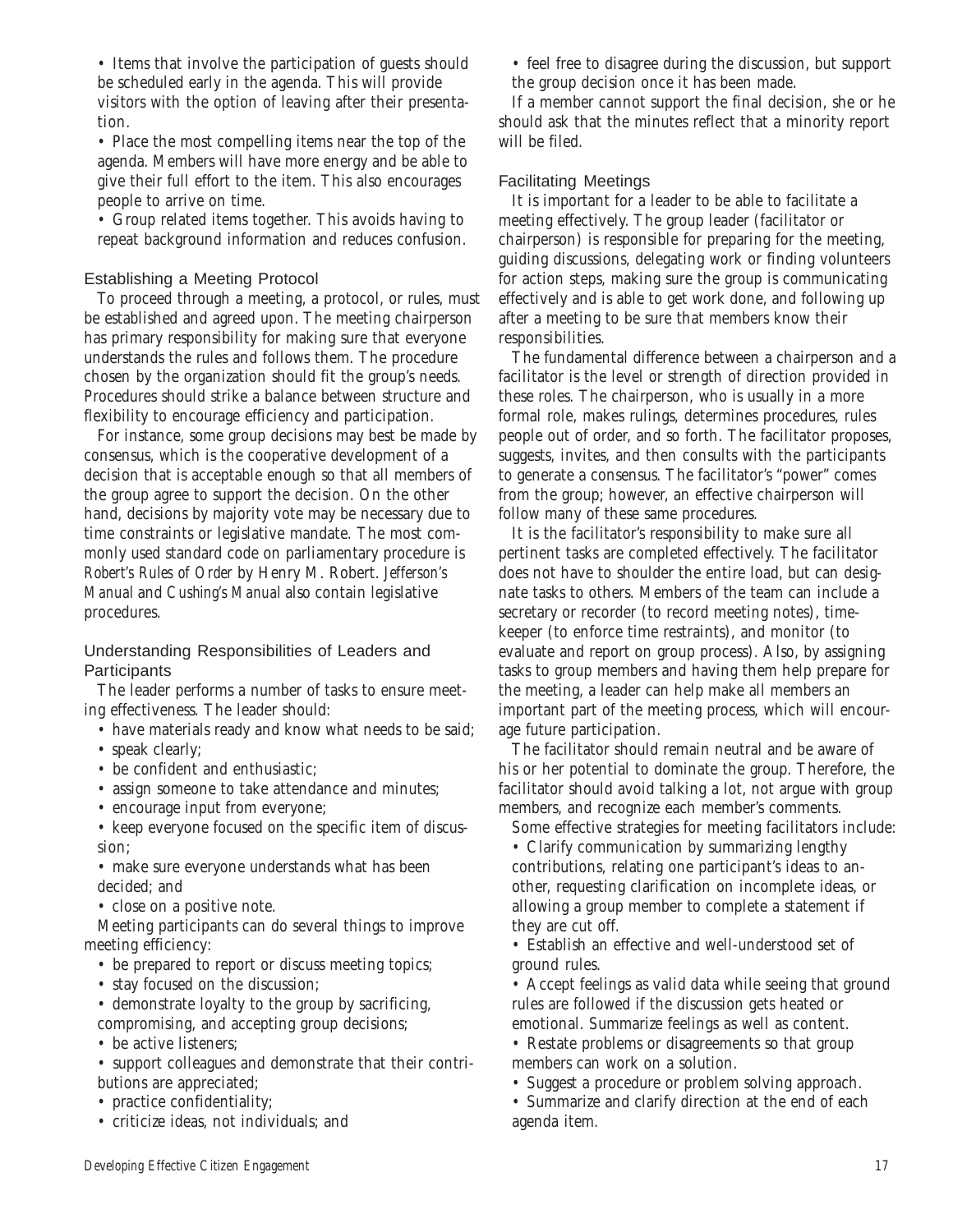## Creating Dialogue and Encouraging Productive **Discussions**

#### **Frame the Issue**

The manner by which an issue is approached, processed and acted on is extremely important to its ultimate resolution. To effectively deal with an issue, it is helpful to clarify it or frame it in a manner that puts focus on what the true problem is. In many cases, comments or concerns are expressed in a manner that doesn't necessarily focus on the real underlying issue(s). For example, a township may be planning for a new public sewage system. In response to the announcement of this project, concerned citizens communicate to their elected officials that they are opposed to public sewage in the municipality. However, this opposition may in fact be related to only certain components of the project, such as potential higher taxes, increased development pressure, loss of open space or environmental concerns. Instead, the issue could be presented as "growth planning," which would bring potential participants into the process from the early stages, and allow more options to be considered.

#### **Focus on Interests not Positions**

When dealing with problem issues, it is important to recognize the difference between interests and positions. Then, focus on the interests in order to find common ground and solve conflict.

A position on an issue is something you have decided upon and is how a stakeholder thinks the issue should be solved or addressed. A position can be viewed as the promotion of an action or policy to solve a problem. A position usually satisfies the interests of only one or a few individuals.

An interest is what causes someone to decide on his or her position. Interests reveal why one stakeholder disagrees with another on some aspect of an issue. Typically, disagreements stem from differences in feelings and thoughts about what each stakeholder wants and why. For each interest there can be a number of possible satisfactory positions. Many times however, people develop an immediate position on an issue and stick to it without considering all possible alternatives.

By uncovering the interests behind the positions, an alternative position may be found that meets the interests of many versus the interests of a few. A way to focus on the interests behind a position is to ask the question of why the position is held, or why a certain position is not supported. This helps to bring the underlying interests to the forefront. In the previous example of public sewage system, the question could be "Why don't you support public sewage in the municipality?" An answer of "I believe it will raise taxes" would show the interest behind the position and help create a dialogue to address it.

When stakeholders choose to focus on their interests rather than positions, they are less likely to see one

another as losers or winners. Instead, they may see the commonality of their interests and work together to resolve the issue.

### **Cooperative Problem Solving**

Cooperative problem solving encourages participants to focus on their mutual interests to work through complex issues. Cooperative problem solving is based on all participants receiving mutual gain rather than some winning and some losing. All sides make mutual gains by making sure that all groups' needs are satisfied at the lowest cost possible.

Cooperative problem solving means defining opponents as partners in the effort to find an agreeable solution to all participants. Cooperative problem solving can be encouraged by:

- keeping the group focused on the organization's goals;
- fostering listening to all sides of the issue;
- encouraging individuals to fully understand what participants want and why;
- asking for suggested solutions, not just problems; and
- emphasizing the benefits of agreeing and the consequences of not reaching an agreement.

The key to approaching conflict constructively is to recognize it as a process to be managed; unmanaged conflict is a threat to the survival of the group and tends to make the group less effective.

#### Dealing with Conflict

Conflict is a regular part of life and can arise from differences in values, beliefs and attitudes regarding issues. Local communities are constantly faced with issues, such as funding for education, land use changes, and tax increases, that have the potential of leading to conflict.

Conflict can be both positive and negative. Conflict allows people to look at a subject in different ways. This type of diversity can bring out the creative ideas and solutions. Negative aspects of conflict can involve frustration, confusion, and distrust. Avoiding conflict is not a solution. The key to approaching conflict constructively is to recognize it as a process to be managed; unmanaged conflict is a threat to the survival of the group and tends to make the group less effective.

A first step toward managing conflict is recognizing where it comes from. There are several types of conflict that can occur within groups.

• *Goal conflict*: differences in preferences or expected outcomes.

• *Task conflict*: differences in ideas or values between individuals. Group members may disagree about facts or opinions. The interpretation of evidence may be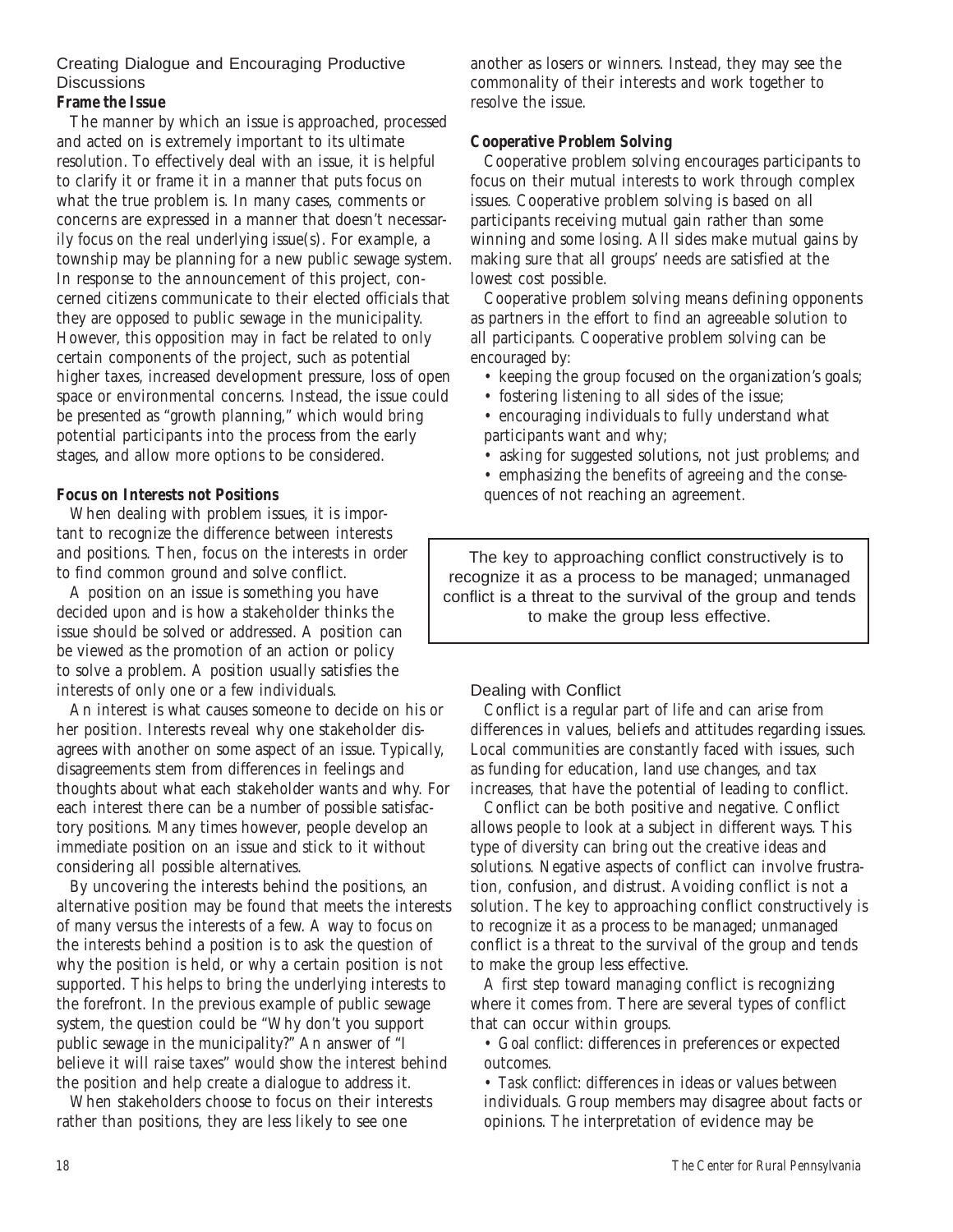questioned. Task conflict can be productive because it increases the number of perspectives considered and the level of critical thinking about the issue, which can improve the quality of decisions made by the group. It is essential, then, that all participants are encouraged to share their views, even if it might lead to conflict.

• *Procedural conflict*: differences about the steps toward accomplishing the goal. New procedures may be identified, and a new agenda suggested. Even the group goal may be changed. Procedural conflict, like task conflict, may be productive.

• *Affective conflict*: incompatible feelings and emotions between individuals. These types of confrontations can lead to high emotions and separation between group members.

Communication and dialogue help resolve conflict. It may be helpful to have a neutral facilitator to guide the discussion. A few suggestions to make the discussion productive:

• Be sure to involve all members in the discussion of the conflict so no one feels left out.

• Encourage accurate and fair communication practices. Recognize inaccuracies and provide clear information.

• All participants should listen and raise questions.

• The discussion should focus on the issues, not the people.

• When needed, reframe the conflict to focus on a problem that can be solved together. For example, ask for advice ("What would you suggest we do?") or ask for reasons for a position ("You must have good reason for thinking that's a fair solution; I'd like to hear why."). When reframing, your questions should begin with "how," "why," "why not," "what," or "who."

Finally, once a solution is agreed upon, be sure to make the changes, reinforce those changes, and confirm with all participants that things are resolved.

# **Step 7: Identify Evaluation Criteria and Decide On Next Steps**

Success leads to more success so it is essential to create benchmarks to track progress toward goals. Small, initial successes point to what can be achieved by the group and boost motivation for future efforts. Celebrate these successes, and remind participants of the role they played in getting to that point. Re-evaluate your action steps in light of accomplishments.

Evaluation criteria should include not only the group's ultimate goals, but also the experiences of participants. Has the group been able to attract members, and have these members' experiences been positive? What have they learned in the process, and have they been able to use these new skills in other arenas? Having this information will allow you to tell a complete story of your success to participants and to potential funding organizations.

When the group has achieved the goal, what will it do?

Will it continue but work in new directions, re-group and address new challenges, or disband? It is essential that participants know when their task has been accomplished, and that it is acceptable to move on to other projects and commitments.

# **Step 8: Maintain Open Lines of Communication**

On-going, regular communication about your group and your group's issues is important. It can keep your issue fresh in the minds of the community, raise awareness about the group and improve the group's credibility. Following are several ways to maintain open lines of communication with the public.

#### **Newsletters**

One of the basic ways to keep in touch is the old standby, a newsletter. The problem with newsletters is that nearly every organization produces one so it may not stand out.

Newsletters can be expensive. Someone has to create the newsletter on a regular schedule, print it and mail it or post it to a website. At smaller organizations, this might be done by one person, with others pitching in at folding-and-mailing time. Larger organizations might turn the effort over to a public relations department. Regardless of how it is done, and despite the fact that there are lots of newsletters out there competing for attention, experts still suggest that you produce one.

For smaller organizations, a quarterly newsletter is probably enough as a monthly newsletter might be too much. In general, it's better to have a newsletter that arrives regularly and less often than one that is released more often but with no set schedule.

Effective newsletters are short, colorful and easy to read. Stories should be short and use simple language  $(6<sup>th</sup>$  or  $7<sup>th</sup>$ grade level). Use shorter words, shorter sentences and avoid jargon and acronyms. Simple language will help your organization introduce itself to potential volunteers. No one wants to work with a group whose newsletter is indecipherable. If you have a message that must be sent by newsletter and must be long, break it into separate chunks or place only the critical parts in the newsletter and post the rest on your website. Put a note in the story directing readers there. If you can't afford color, then use the next best thing: lots of white space. Professional publishers use open space to make the newsletter look bright, light, and easy to read.

#### Special Activities

Sometimes something a little out of the ordinary can get the attention of otherwise distracted residents. These events offer the chance for residents to learn about their community and the resources and organizations within it. Special activities can inform people and get their atten-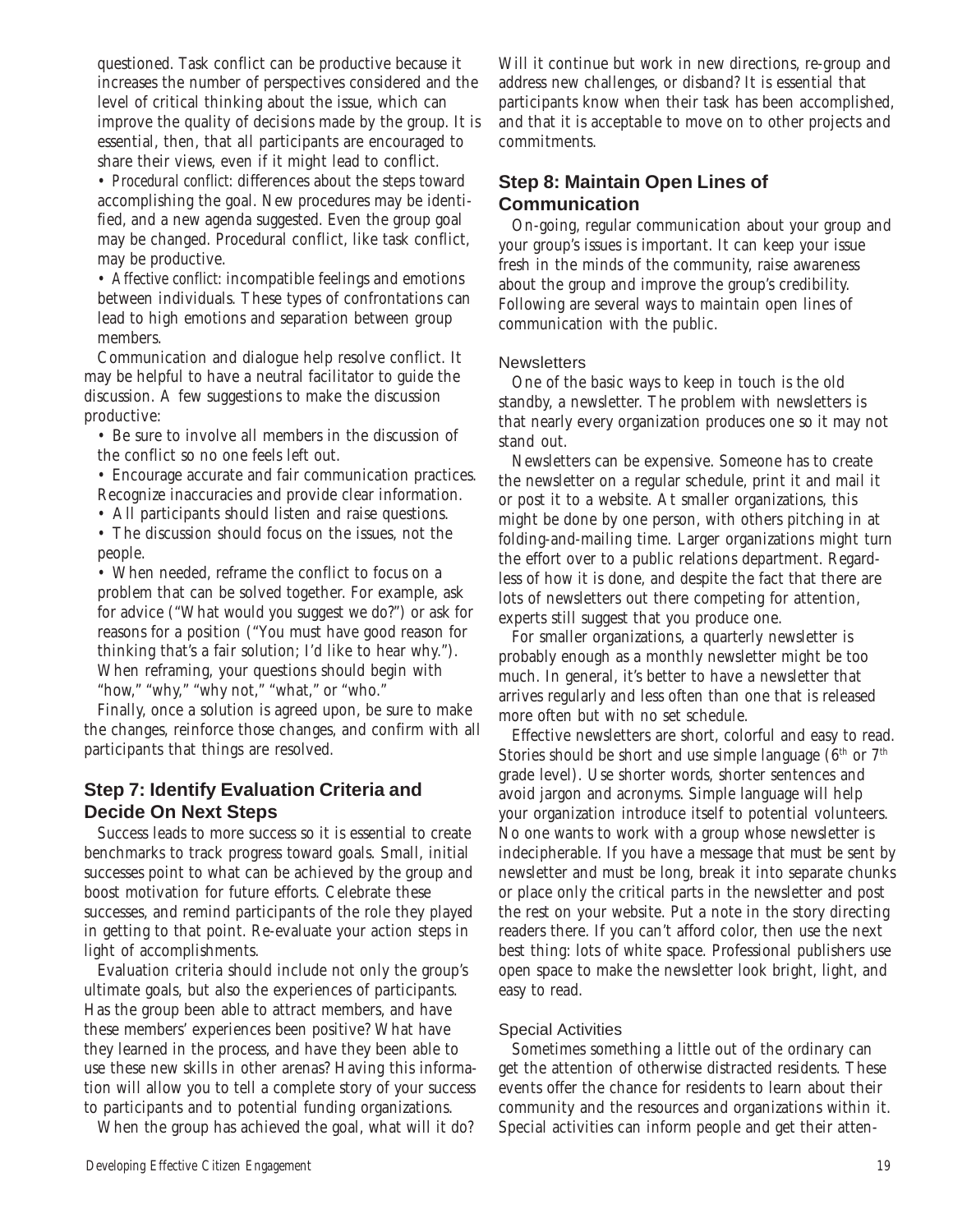tion about community issues. For example, one municipality sponsors a "Night Out for Public Safety," and it is mandatory for elected officials in that municipality to attend to circulate and talk with residents.

#### **If You Have the Money**

For larger organizations with resources, printing an annual "consumer guide" to the issues you're concerned about can be a good way of educating the public, keeping your membership informed and recruiting new members. Such a guide should



**If your organization is small or volunteer-run, you should still have a point person for news media contact.**

be sent not only to interested people, but also elected officials and news media. This builds your credibility with elected officials and news media and encourages them to contact you for information about your issue.

The guide could contain many other ideas suggested here, such as a talent bank application and a form for people to volunteer or join your organization. And of course, be sure to devote resources to design, print and mail an attractive guide.

The printed guide could also provide information about your website. Today, many organizations are printing less and putting more on their websites. Which option works best for your organization is something that you should decide after talking with your residents or members.

#### Staying in Touch with the Public Via the News Media

If you want to have consistent news coverage, you need to have a plan and processes in place – a Media Management Plan (MMP). A Media Management Plan is a written document that summarizes how your organization handles relations with the news media. It assigns roles to people, establishes processes for what happens during a media contact and provides guidance for getting the best coverage. Just like any other long-term undertaking, planning now will pay off later. If you don't have a plan, your media relations will be chaotic and sporadic and you will lose much of your effectiveness.

The main parts of a Media Management Plan are: 1. an organizational chart identifying individuals and their responsibilities;

2. how-to information on handling routine media inquiries and requests (the news media calling you for information or you calling the media for coverage); and 3. how-to information on writing a news release or

advisory to get the word out about what you are doing. The MMP needs to be revisited every year to evaluate its effectiveness and tweak it based on lessons learned.

*Contact person:* Ideally, one person in your organization should be responsible for carrying out your MMP. Reporters are like everyone else: they're busy and they can't keep

everything in their heads. So they like to have one contact person at an organization. That contact person is the one they call if they want to get information from the organization. If the contact person does not have the information that the reporter wants, or if he/she is not the best person to provide the information, then the contact person refers the reporter to the right person.

This job is often given to the person in charge of public relations. Don't make the mistake of assigning

the job to someone who is already too busy or who has no knowledge of the news media. The contact person must understand how the news media work: points of view, deadlines, newsroom hierarchy and other such topics.

The contact person should also be frequently available so the reporter can get in touch when needed. Nothing drives a reporter crazy faster than when a designated contact person is never available. Ideally, the contact person will trust a reporter with a home phone number, cell phone number, and email address. The potential inconvenience of a late-night or dinnertime call is offset by the importance of being available to reporters. If your organization is unavailable to comment on a story or defend itself, the reporter will turn to another source – and having another organization speak for your organization can lead to many problems. This works in reverse, too. If you find a reporter at a news organization that you like and trust, make him or her your contact person for the news organization. Have your contact person call him or her when you have a question or need to know where to send your news release or news advisory. Build a relationship.

If your organization is small or volunteer-run, you should still have a point person for news media contact. Often in smaller organizations, this will be a person in an involved, leadership role such as a chairperson or director.

*Official spokesperson:* Some organizations like to control information more than others. If you want greater control over the information that flows out of your organization and to the news media, designate someone as the organization's official spokesperson. Everyone in the organization, including the contact person, should understand that only the official spokesperson talks to the news media. Even the contact person is prohibited from giving out information. All the contact person does in this case is direct the reporter to the right place.

Often the official spokesperson is an executive director or vice president, but it could be any experienced, knowledgeable and readily available person in your organization. Even in small organizations, it makes sense to have one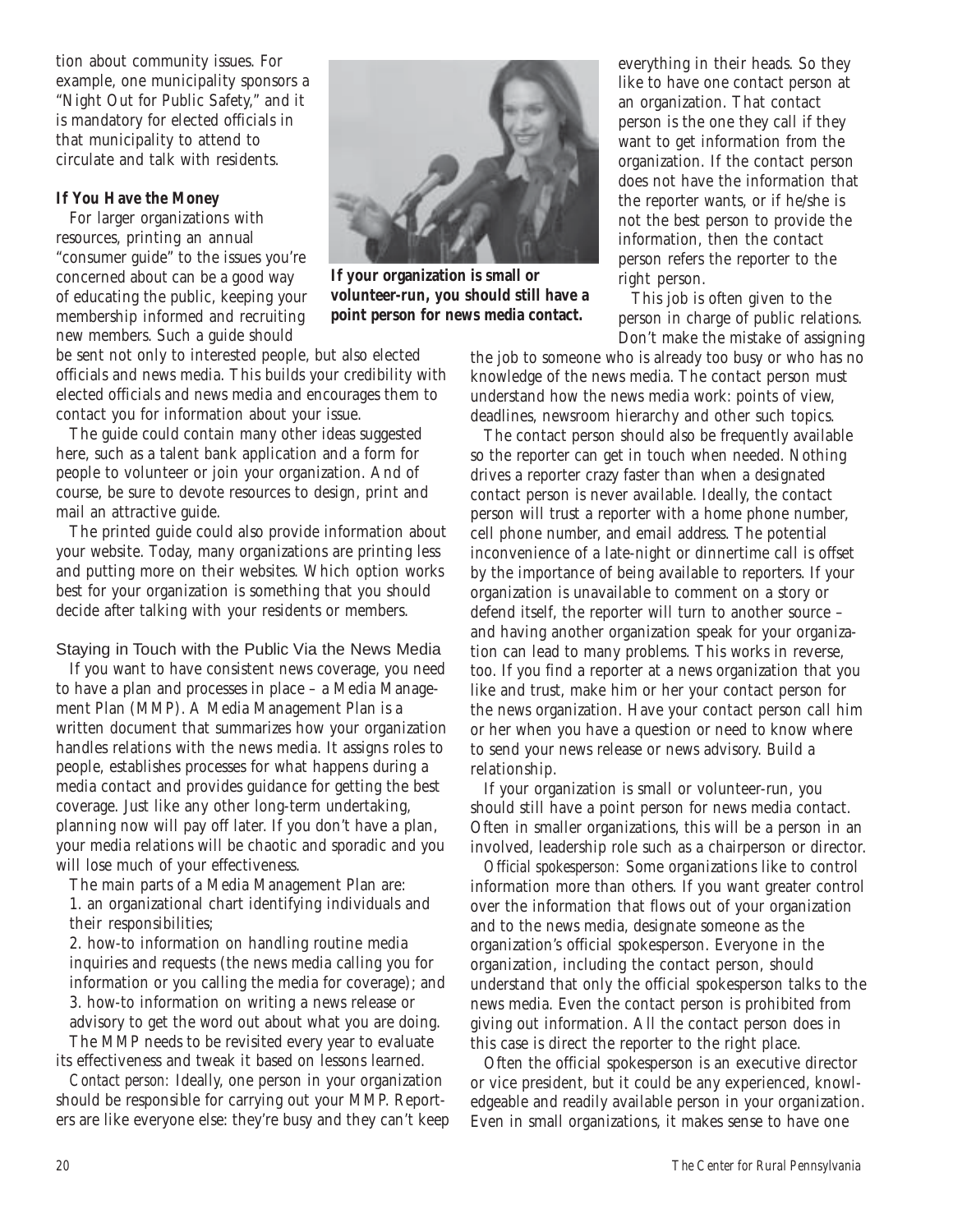person speak for the organization. It ensures a consistent message getting out to the public and minimizes the chances that a joking comment will be widely disseminated and misunderstood, putting your organization in a bad light. This position is particularly important if there is a crisis, as a member of your organization who is untrained in media relations might feel threatened by news media attention if something negative is being reported about your organization. A defensive, or worse, counter-attacking comment rarely results in positive public perception.

*News release coordinator:* This person handles outgoing news releases and tracks their progress. The news release coordinator does not necessarily write the news release, but might do the proper formatting and printing. Who writes the release is up to each organization, but usually it is best if the person most knowledgeable about the topic writes the release. In smaller organizations, it is entirely possible that one or two people will share all three of these roles: spokesperson, contact and news release coordinator. The number and training level of your organization's members will determine the best arrangement for your organization.

*News releases:* A well-written news release is much more likely to be published or made into a story. Here are a few tips for making news releases interesting and publishable.

• Have a "hook" – something interesting or unusual and timely. Put that in the first paragraph. If you don't have a hook, don't expect coverage. Organization anniversaries, new personnel, conferences, receiving grants and new partnerships are all good hooks.

• Spelling and editing count toward your credibility. Get them right every time.

- Have the name, title, phone number and email of the contact person on the news release.

• Keep it to one page. If it runs longer, cut unnecessary information until it fits onto one page. Keep your writing tight, brief, factual. Any sentence over about 15 words should be chopped into two or more sentences. One thought per sentence; one idea per paragraph.

• Provide all the facts: Who, what, when, where, why, how much, who cares? Think about who will care the most about your information and write the release to appeal to that audience. In any case, write your release to be easily understandable by an average sixth-grade student. Use summaries and simplifications on complex topics.

• Fax it or mail it to the newsroom. Call one day later to find out its fate.

General pointers for using the news media for communication.

• Put your Media Management Plan in writing, at least in outline form. Update it once a year, such as at a regular annual meeting or conference. When people

leave or depart the organization, you might have to reassign roles.

• Everyone in the organization should be familiar with the Media Management Plan and have access to a copy in printed or electronic form.

• Each organization has to make its own decisions about how to encourage (or enforce) the writing of news releases on a regular basis (monthly or quarterly.)

• For routine, regular events, such as open houses, the duty of writing the news release can be rotated or assigned to one person.

#### Periodic Review

No matter what communication processes you use, you should review them periodically. Audits and surveys might show that your most expensive communication method (say, an annual printed directory) is also your least effective. Could that money be better spent elsewhere? One organization contacted for this guide surveys its members to see what they are reading, how often and how much time is spent on each communication piece. Those channels with high costs and minimal member attention are revised or discarded. For example, a newsletter that is not read when it arrives via the mail could be put online and a postcard mailed to remind members when the content changes. Or the printed newsletter could be changed to an email version.

# **CONCLUSION**

A more engaged citizenry can lead to better organizational decisions, more efficient resource allocation, reduced conflict, and enhanced quality of life for community residents.

However, getting all the pieces in place to get citizens involved and make their experiences positive can be daunting, take considerable time and resources, and involve significant organizational risk.

The suggestions and ideas included in this guide provide a starting point for you and your organization in enhancing your citizen engagement efforts.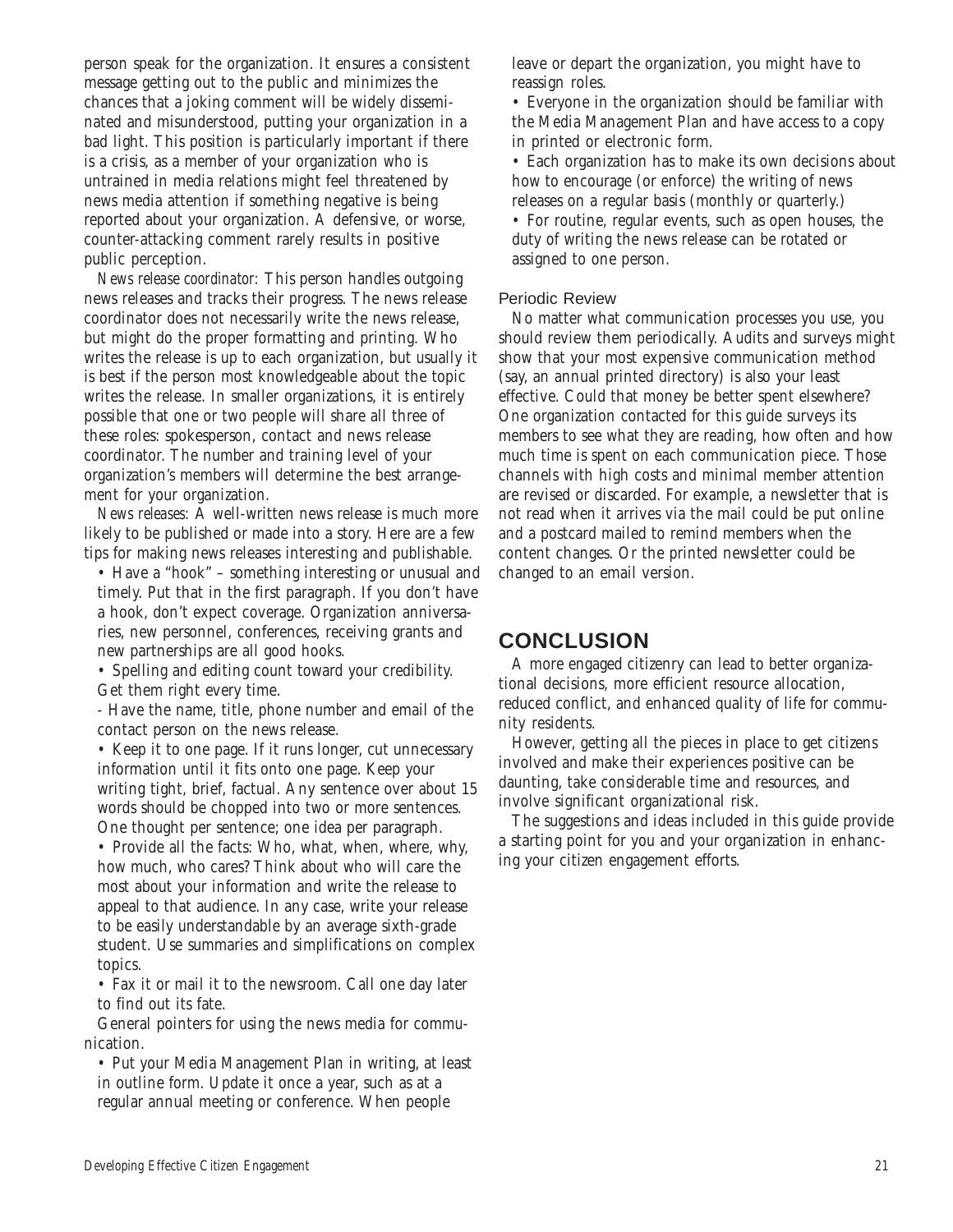## **Acknowledgements**

The researchers gratefully acknowledge the 21 groups who offered their experiences and ideas in the preparation of this guide. These individuals represented many different agencies, organizations and levels of government across Pennsylvania, including: Blairsville Improvement Group; County Commissioners Association of Pennsylvania; Mackin Engineering Company; Pennsylvania Association of Nonprofit Organizations; Pennsylvania Association for Sustainable Agriculture; Pennsylvania Department of Community and Economic Development/Governor's Center for Local Government Services; Pennsylvania Department of Conservation and Natural Resources; Pennsylvania Farm Bureau; Pennsylvania Organization for Watersheds and Rivers; Pennsylvania Planning Association; Pennsylvania School Boards Association; Pennsylvania State Association of Boroughs; Pennsylvania State Association of Township Supervisors; Pennsylvania State Grange; Pennsylvania Rural Leadership Program, Pennsylvania State University; Elected officials in townships, boroughs, and county governments across Pennsylvania.

In addition, a team of external reviewers provided significant suggestions for improvement. The reviewers included: Dan Dunmire, District Conservationist, Mifflin County Conservation District; John Turack, Blairsville Improvement District and Washington Township Supervisor (Westmoreland County); Shawn McLaughlin, Director of Planning, Union County; Anita Lengvarsky, Director of Programs, Local Government Academy; and Walter Whitmer, Senior Extension Associate, Penn State Cooperative Extension.

# **ADDITIONAL RESOURCES**

# **General Resources**

Department of Urban Affairs and Planning, Virginia Tech University. Partnerships and Participation in Planning. http://www.uap.vt.edu/cdrom/default.htm.

University of Kansas Community Tool Box: http://ctb.ku.edu/.

Penn State Cooperative Extension. Learning Today, Leading Tomorrow. http://leadership.psu.edu/ Curriculum.html.

# **Surveys and Key Contact Interviews**

Needs Assessment Techniques (Key Informant Interviews), University of Illinois Extension: http:// ppa.aces.uiuc.edu/KeyInform.htm.

University of Kansas Community Tool Box: http://ctb.ku.edu/tools/en/sub\_section\_main\_1047.htm. UCLA Center for Health and Policy Research course materials for community needs assessments: http:// www.healthpolicy.ucla.edu/HealthData/tw\_cba.html.

University of Vermont Extension and Center for Rural Studies. Community Needs Assessment: An Introduction to the Needs Assessment Survey. 1991. (not online, but see: http://crs.uvm.edu/citizens/ index.htm).

Carter, K.A. and L.J. Beaulieu. 1992. Conducting a Community Needs Assessment: Primary Data Collection Techniques. Gainsville, FL: University of Florida Institute of Food and Agricultural Sciences. http:// edis.ifas.ufl.edu/pdffiles/HE/HE06000.pdf.

Other examples of interview guides: http://www.asthma.umich.edu/media/eval\_autogen/key\_informant.pdf (asthma-related organizational experiences, outcomes, impacts); and http://www.epi.umn.edu/react/pdf\_files/ Leadership Survey.pdf (community leadership and decision-making).

# **Delphi Technique**

Carter, K.A. and L.J. Beaulieu. 1992. Conducting a Community Needs Assessment: Primary Data Collection Techniques. Gainsville, FL: University of Florida Institute of Food and Agricultural Sciences. http:// edis.ifas.ufl.edu/pdffiles/HE/HE06000.pdf.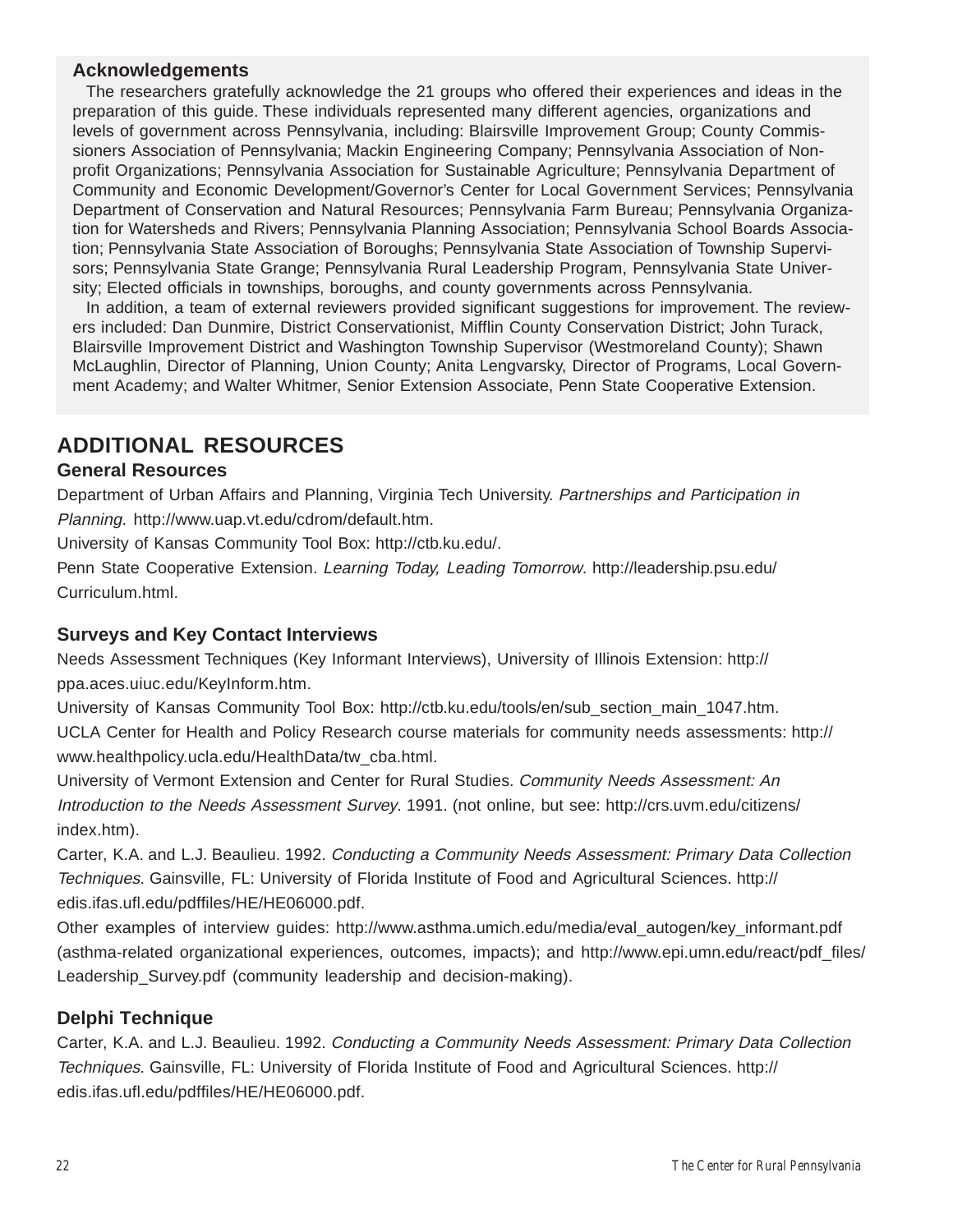# **Focus Groups**

Krueger, R, A., and M. A. Casey. 2000. Focus Groups: A Practical Guide for Applied Research. Thousand Oaks, CA: Sage Publications, Inc.

# **Public Issues Forums**

National Issues Forums Institute and the Kettering Foundation: http://www.nifi.org/index.aspx. Viewpoint Learning: http://viewpointlearning.com/index.shtml.

Public Agenda's Citizen ChoiceWork™Dialogue Sessions: http://www.publicagenda.org/pubengage/ pe\_citizen\_choicework.cfm

# **Charrettes**

National Charrette Institute: http://www.charretteinstitute.org/ National Endowment of the Arts, Your Town Design Workshops: http://www.yourtowndesign.org/

# **Citizens Panels**

The Jefferson Center: http://www.jefferson-center.org

# **Study Circles**

Study Circles Resource Center: http://www.studycircles.org

# **Working with Consultants**

Graham, S. 2003. Working With Consultants: Lessons From The Field. Community Resource Center, Denver, CO. http://www.denverfoundation.org/images/

CRCWorking\_With\_Consultants.pdf#search=%22working%20with%20consultants%22.

University of Nevada Cooperative Extension Community Leadership Guide:

http://www.unce.unr.edu/publications/EBPubs/EB0103/volunteermgmt10.htm.

Southern New England Nonprofit Consultant Directory: http://www.sneconsultant.org/resources.asp.

# **REFERENCES**

Andrews, R., R. Cowell, J. Downe, and S. Martin. 2006. *Promoting Effective Citizenship and Community Empowerment: A Guide for Local Authorities on Enhancing Capacity for Public Participation*. London: Office of the Deputy Prime Minister.

- Barker, L. L., K. J. Wahlers, K. W. Watson, and R. J. Kibler. 1987. *Groups in Process: An Introduction to Small Group Communication*. Prentice Hall, Englewood Cliffs, NJ.
- Carter, K.A. and Beaulieu, L.J. 1992. *Conducting a Community Needs Assessment: Primary Data Collection Techniques*. Gainsville, FL: University of Florida Institute of Food and Agricultural Sciences. http://edis.ifas.ufl.edu/pdffiles/HE/ HE06000.pdf

Center for Rural Pennsylvania. 2004. *2003 Attitudinal Survey of Pennsylvania Rural Residents*. http://www.ruralpa.org/ reports.html.

Center for Rural Studies. N.d. "Community Needs Assessment: An Introduction to the Needs Assessment Survey." University of Vermont Extension Service. FS158, 25C/UVM/191.

French, C. n.d. "Public Participation in Local Decision-Making." http://extension.unh.edu/CommDev/articles/ PPLDM.pdf.

Gallos, J. V., V.J. Ramsey, and Associates. 1997. *Teaching Diversity: Listening to the Soul, Speaking From the Heart*. San Francisco: Jossey-Bass.

Gastil, J., and P. Levin. 2005. *The Deliberative Democracy Handbook*. San Francisco: Jossey-Bass (www.deliberativedemocracy.net/handbook).

Gilbert, J. A. and J. M. Ivancevich. 2000. "Valuing Diversity: A Tale of Two Organizations." The Academy of Management Executive. 14(1), 93-105.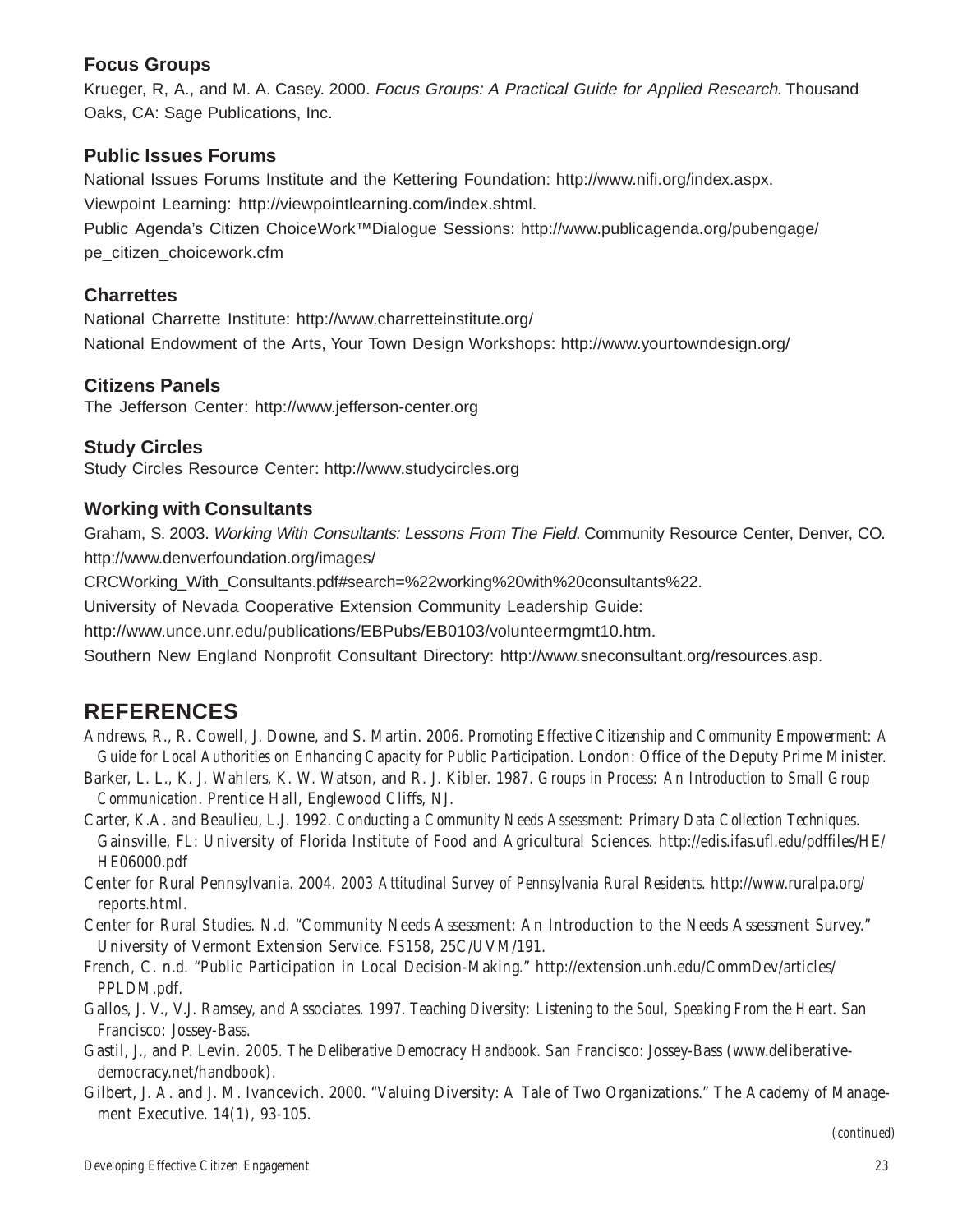- Hayward, C., L. Simpson, and L. Wood. 2004. "Still Left Out in the Cold: Problematising Participating Research and Development." Sociologia Ruralis 44:95-108.
- Jackson, S. E., and M. J. Ruderman. 1996. *Diversity in Work Teams*. Washington, D.C.: APA.
- Janis, I. L. 1972. Victims of Groupthink. New York: Houghton Mifflin.
- King, C. S., K. M. Feltey, and B. O. Susel. 1998. "The Question of Participation: Toward Authentic Public Participation in Public Administration." Public Administration Review 58:317-326.
- KnowledgeWorks Foundation. 2005. "Community Engagement Guide." http://www.kwfdn.org/resource\_library/\_resources/Comm\_Eng\_Guide.pdf.
- Knutson, T.J. and A.C. Kowitz. 1977. "Efforts of Informational Type and Level of Orientation on Consensus Achievement in Substantive and Affective Small Group Conflict." Central States Speech Journal 28:5463.

Leatherman, J., and M. Howell. 2000. "Meaningful Input to Public Policy: Citizen Participation Strategies". Kansas State University Agricultural Experiment Station and Cooperative Extension Service. MF-2493.

- Lukensmeyer, C. J., and L. H. Torres. 2006. *Public Deliberation: A Manager's Guide to Citizen Engagement*. IBM Center for The Business of Government. http://www.businessofgovernment.org
- Lukensmeyer, C., and J. Kamensky. 2006. "How Can Agencies Engage Their Citizen Customers?" Federal Times. March 31, 2006. http://www.americaspeaks.org/spotlight/?p=33.
- Marcus, J., and M. A. Brennan. N.d. "IFAS Community Development: Empowering Your Community, Stage 1, Initiation." http://edis.ifas.ufl.edu/FY740.
- Melo, M. A., and G. Baiocchi. 2006. "Deliberative Democracy and Local Governance: Towards a New Agenda." International Journal of Urban and Regional Research, 30:587-600.
- Porter, A. J. 2002. "The Public Participation Challenge." Pennsylvania Township News April: 9-19.
- Pruitt, D. and J. Z. Rubin. 1986. *Social Conflict Escalation, Stalemate, and Settlement*. New York: McGraw-Hill.
- Rebori, M. K. n.d. *Conflict Management Skills. Community Board Development : Series 2*. University of Nevada Cooperative Extension
- Reid, J. N. 2000. *Community Participation: How People Power Brings Sustainable Benefits to Communities*. U.S. Department of Agriculture Rural Development, Office of Community Development.
- Reisig, M. D. n.d. *Conducting Community Mail Surveys*. http://www.cj.msu.edu/~outreach/cp/conmail.html.
- Robinson, J. W., Jr. and R. A. Clifford. 1974. "Conflict Management in Community Groups." University of Illinois at Urbana-Champaign, North-Central Regional Extension Publication No. 36-5.
- Schafft, K. A., and D. J. Greenwood. 2003. "Promises and Dilemmas of Participation: Action Research, Search Conference Methodology, and Community Development." Journal of the Community Development Society 34:18- 35.
- Sirianni, C., H. Boyte, J. D. Priscoli, and B. Barber. 1999. "Can the White House Help Catalyze Civic Renewal? A proposal for a Civic Partnership Council." June 16, 1999. http://www.cpn.org/crm/essays/whitehouse.html.
- Skocpol, T. and M. P. Fiorina. 1999. *Civic Engagement in American Democracy*. Washington, DC: Brookings Institution Press, and New York: Russell Sage Foundation.
- University of New Hampshire Cooperative Extension. "Engaging Citizens in the Community: Best Practices." http:// extension.unh.edu/Pubs/CDPubs/ECCBP.pdf.
- U.S. Environmental Protection Agency. 1990. *Sites for Our Solid Waste: A Guidebook for Effective Public Involvement*. EPA/530-SW-90-019.
- U.S. Bureau of the Census. 2002. *Voting and Registration in the Election of November 2000.* http://www.census.gov/prod/ 2002pubs/p20-542.pdf.
- U.S. Bureau of the Census. 2005. *Table A-7: Reported Voting Rates in Congressional Election Years by Selected Characteristics: November 1966 to 2002.* http://www.census.gov/population/socdemo/voting/tabA-7.xls.
- Yang, K. 2006. "Trust and Citizen Involvement Decisions: Trust in Citizens, Trust in Institutions, and Propensity to Trust." *Administration & Society* 38:573-595.
- Yankelovich, D. 1991. *Coming to Public Judgment: Making Democracy Work in a Complex World.* Syracuse, NY: Syracuse University Press.